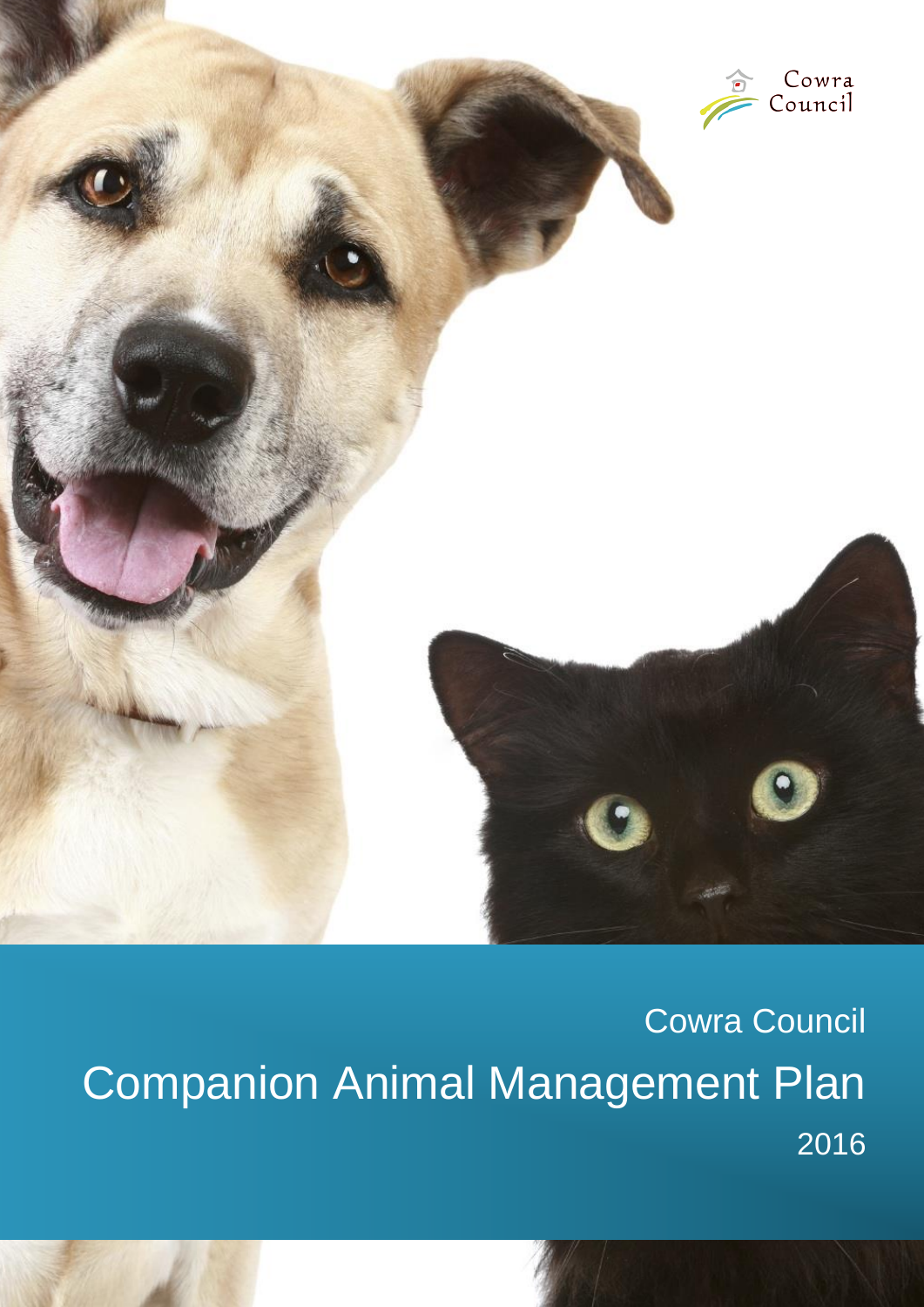# **TABLE OF CONTENTS**

### **1.0 INTRODUCTION**

 $\mathbf{3}$ 

#### 2.0 COMPANION ANIMAL MANAGEMENT IN COWRA SHIRE  $\pmb{8}$

| 11 |
|----|
| 13 |
| 14 |
| 15 |
| 15 |
| 19 |
| 20 |
| 21 |
| 22 |
| 22 |
| 24 |
| 27 |
| 27 |
|    |

|--|--|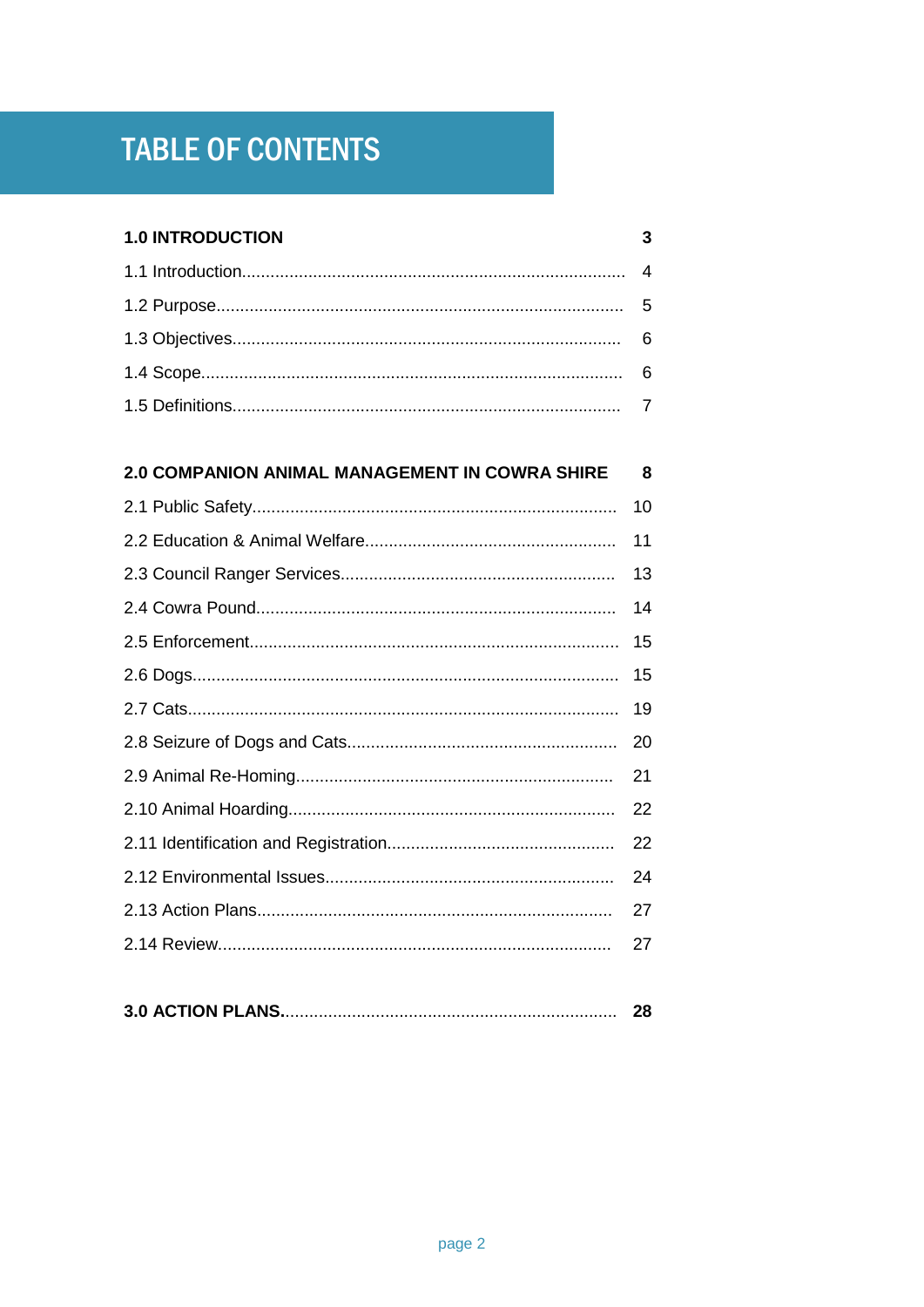# 1.0 Introduction

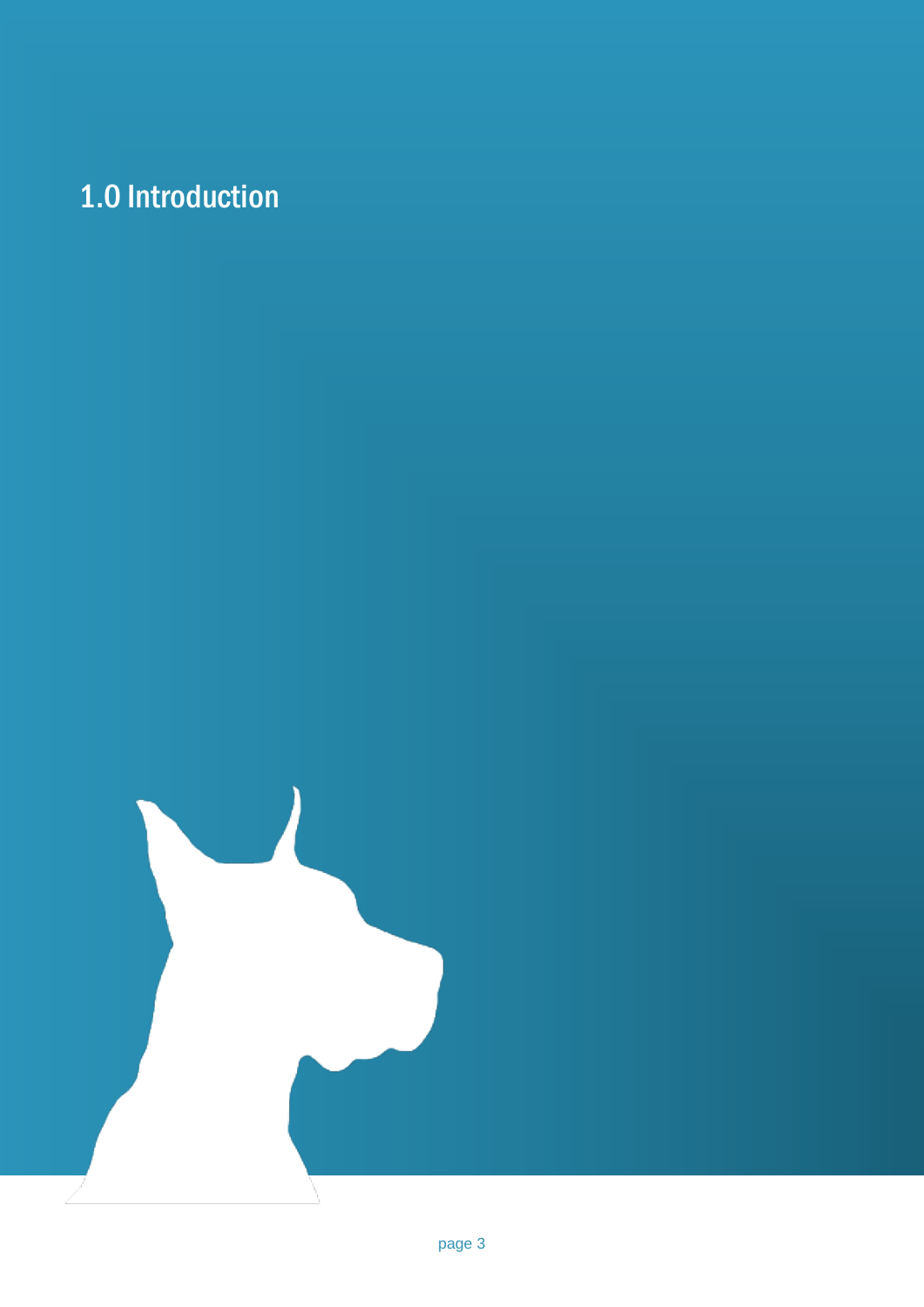### 1.1 Introduction

The Cowra Shire Council is located in the Central Tablelands of New South Wales, about 310 kilometres west of Sydney. Cowra Shire covers 2,810 square kilometres (281,000 ha) and has an estimated resident population of 12,574 living in approximately 5,891 private dwellings.

It is reported that at 66%, Australia has the highest pet ownership rates in the world. It is reported that there are 1,338,000 dogs and 883,000 cats in NSW. Throughout Australia it is estimated that 36% of households own a dog and 23% of households own a cat.

As of January 2016, the NSW Companion Animals Register revealed that there were 2880 registered dogs and 252 registered cats within the Cowra Shire. The Register also indicated that there were an even greater number of dogs and cats within the shire which have been identified (micro-chipped) but not formally registered.

The Companion Animals Act 1998 (the Act) defines the term companion animals as all dogs and cats. The fact that an animal is not strictly a "companion" does not prevent it being a companion animal for the purposes of the Act. Working dogs on rural properties, guard dogs, police dogs and corrective services dogs are all identified as companion animals for the purposes of the Act.

Companion animals are an integral part of our community, culture and society. Ownership of a companion animal is considered to be a privilege. With this privilege comes a range of responsibilities in relation to the animal, the community and the environment. To enable our community to receive maximum benefit from our pets we need to minimise the impacts caused by them. Therefore, we need to ensure that our companion animals are responsibly managed.

A Companion Animal Management Plan provides an animal management framework and an organisational commitment to the provision of an effective animal management service and procedural functions under the Act throughout the Shire. The main items relevant to this plan are to:

 acknowledge general duties and responsibilities for the management of domestic animal issues in the Cowra Shire.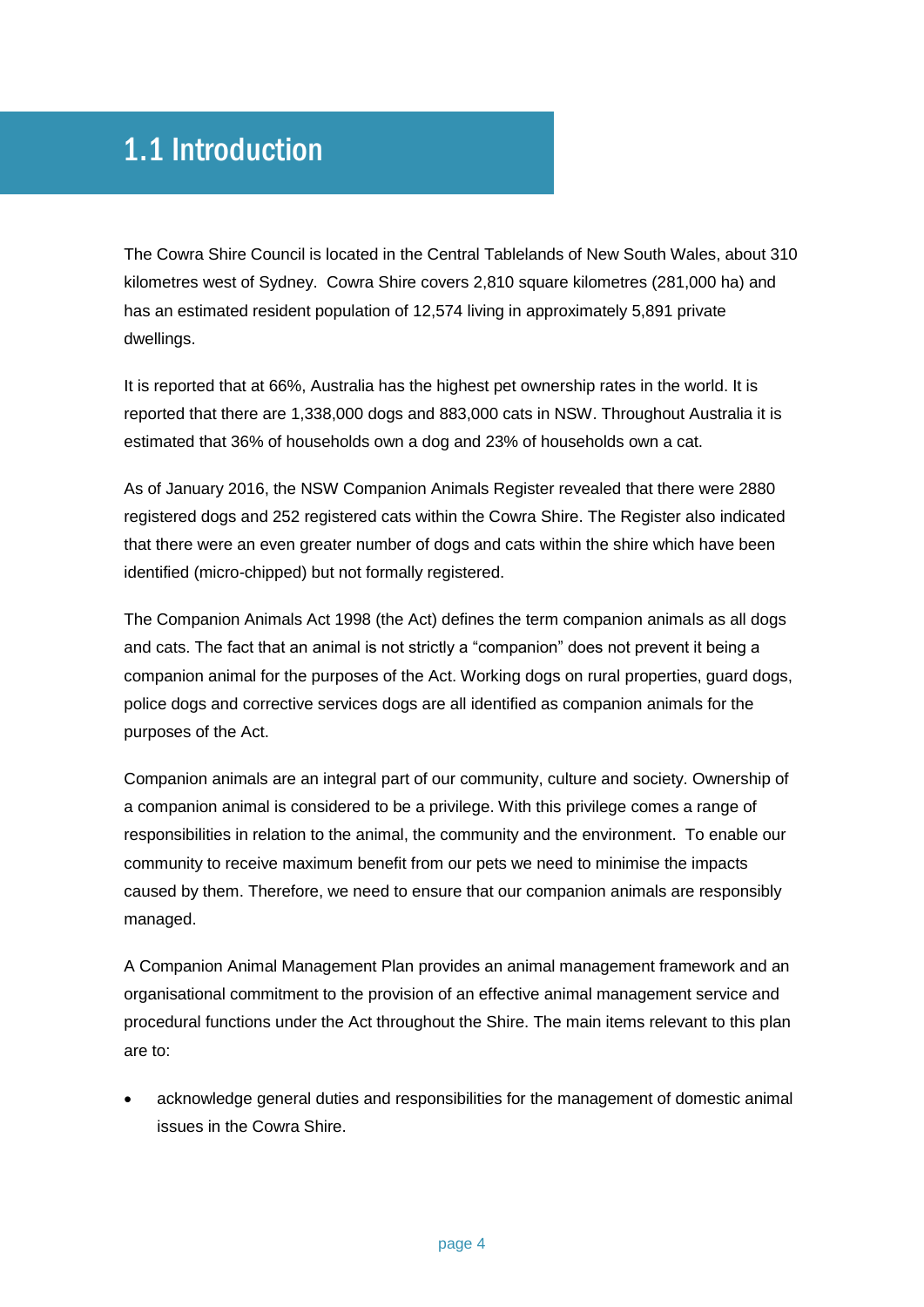- identify statutory obligations.
- identify a range of strategies targeted to achieve a balance between the needs of pet owners and non-pet owners
- undertake monitoring of trends and assess performance
- reflect the understanding that companion animals can contribute to quality of life, and to integrate this with the need to minimise impacts on the environment and native wildlife
- provide animal owners with support, education, regulation and facilities to accommodate their pets within the broader community and environment.

# 1.2 Purpose

The regulation of companion animals is a complex community concern which can often be very emotive. Companion animals are often the cause of conflict between members of the community and/or the Council. This combined with public safety concerns results in complex legislative requirements which Council is required to administer.

The purpose of this Companion Animal Management Plan is to provide clear and concise information to the community in relation to the rights and responsibilities of owning a companion animal under the Act. The plan also enables Council to identify how it will fulfil its responsibilities under the Act over the next 5 years, by determining relevant objectives and priorities along with clear action plans describing how these will be achieved.

The Plan further aims to balance community amenity, animal welfare and environmental preservation while promoting the benefits of responsible pet ownership alongside effective companion animal management.

The Plan recognises that enforcement approaches will not on their own result in lasting changes in human behaviour and therefore Council needs to be proactive and engage the community in education to bring about the change required to ensure that companion animal owners are fulfilling their obligations under the Act.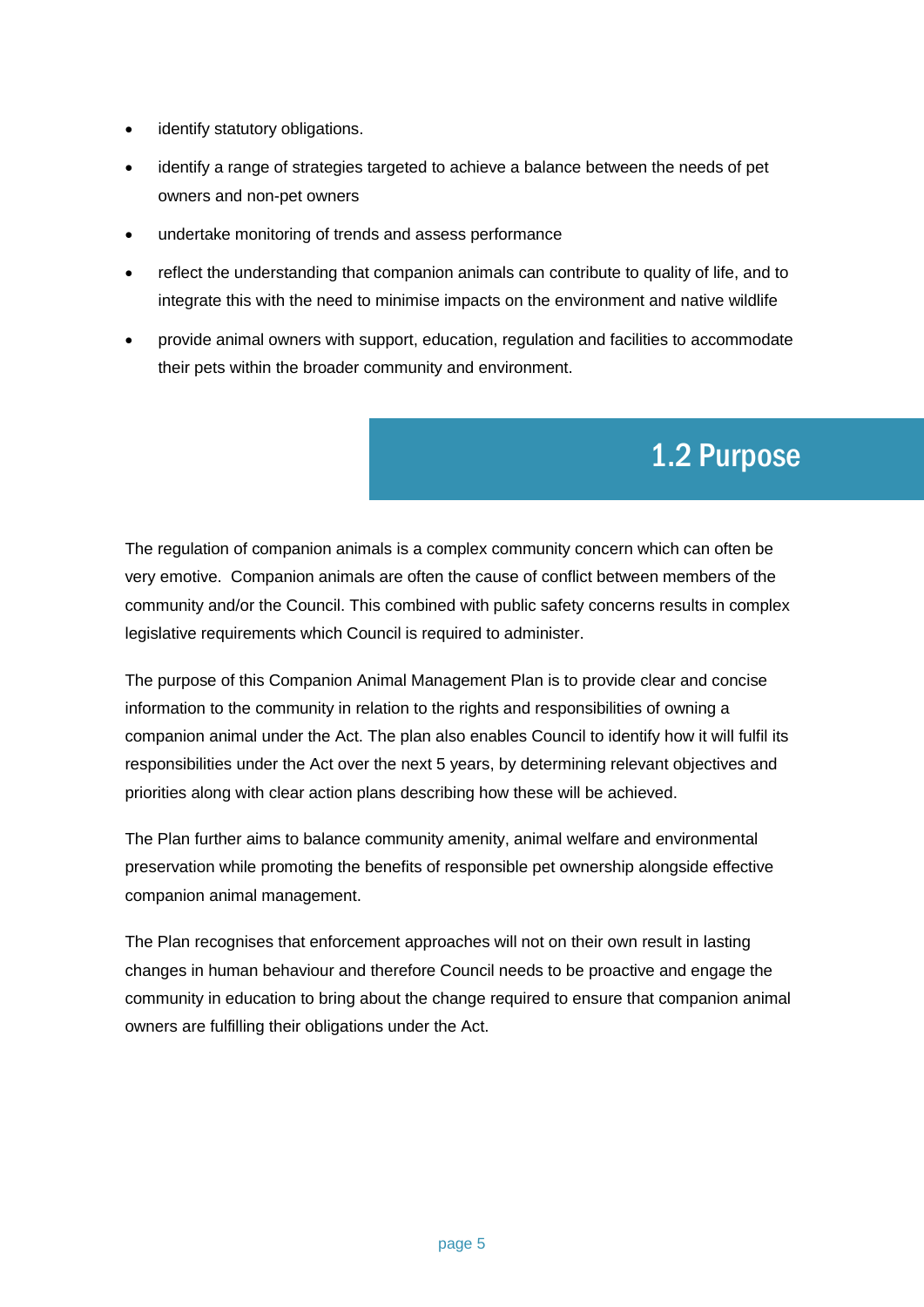### 1.3 Objectives

The main objectives of this Plan are to:

- Provide an efficient and effective response to companion animal matters for which Council is responsible;
- Prioritise resources in managing dangerous dogs, restricted dogs and nuisance dog behaviour;
- Promote and encourage the permanent microchip identification and lifetime registration of all companion animals in order to achieve the efficient return of animals to their owners;
- Maintain best practice operation of Council's animal pound facility;
- Undertake an active animal re-homing program for animals which are impounded into Councils animal pound facility in order to minimise euthanasia rates;
- Provide adequate off-leash areas for dog exercise throughout the Cowra Shire that are as safe as possible for both dogs and humans;
- Encourage animal owners to provide appropriate physical and mental challenges for their animals in order to improve animal welfare and reduce adverse impacts on the wider community;
- Improve community awareness of the importance of safety when dealing with animals, as well as their responsibility to maintain effective control over their animals in public places;
- Raise awareness of owners to minimise noise pollution (barking) caused by their animals;
- Minimising the impact of animals and their faeces in public places.

# 1.4 Scope

This Plan applies to Council and all owners and persons in control of a companion animal as defined under the Companion Animals Act 1998, which are located within the Cowra Shire or use facilities located within the shire.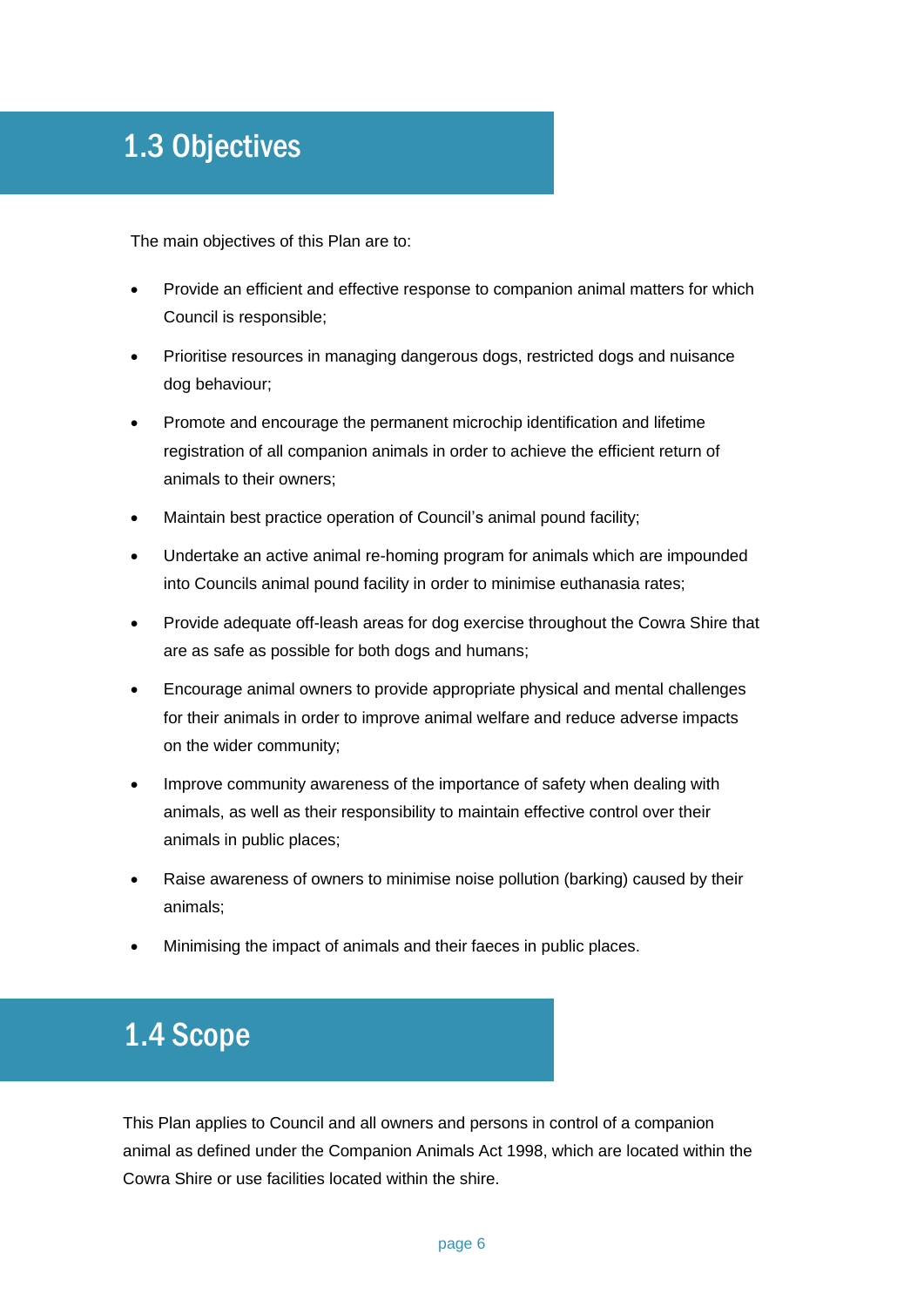# 1.5 definitions

**Act** - means the Companion Animals Act 1998.

**Authorised Officer** - means an employee of a local authority authorised by the local authority for the purposes of the Companion Animals Act, or a police officer.

**Cat** - means an animal of the species Felis catus, whether or not domesticated.

**Companion Animal** - means a dog, a cat or any other animal that is prescribed by the regulations as a companion animal.

Note: The fact that an animal is not strictly a "companion" does not prevent it being a [companion animal](http://www.austlii.edu.au/au/legis/nsw/consol_act/caa1998174/s5.html#companion_animal) for the purposes of this Act. All dogs are treated as [companion animals,](http://www.austlii.edu.au/au/legis/nsw/consol_act/caa1998174/s5.html#companion_animal) even [working dogs](http://www.austlii.edu.au/au/legis/nsw/consol_act/caa1998174/s5.html#working_dog) on rural properties, guard dogs, [police dogs](http://www.austlii.edu.au/au/legis/nsw/consol_act/caa1998174/s5.html#police_dog) an[d corrective services dogs.](http://www.austlii.edu.au/au/legis/nsw/consol_act/caa1998174/s5.html#corrective_services_dog) 

**Corrective Services Dog** - means a dog that is being used on official duty by a correctional officer (within the meaning of the [Crimes \(Administration of Sentences\)](http://www.austlii.edu.au/au/legis/nsw/consol_act/cosa1999348/)  [Act](http://www.austlii.edu.au/au/legis/nsw/consol_act/cosa1999348/) [1999](http://www.austlii.edu.au/au/legis/nsw/consol_act/cosa1999348/) ).

Note: This Act contains special exemptions for [corrective services dogs.](http://www.austlii.edu.au/au/legis/nsw/consol_act/caa1998174/s5.html#corrective_services_dog) Because this definition requires that the dog is being used on official duty by a correctional officer, the exemptions apply only when the dog is "on duty".

**Council** - means Cowra Shire Council

**Council Pound** - means the pound established by Council under the Impounding Act 1993, or any other place approved by Council as a place for the holding of animals for the purposes of this Act.

**Dangerous Dog** - means a dog for the time being the subject of a declaration by an authorised officer of Council or a court under the Companion Animals Act that the dog is dangerous.

**Desexed** - means rendered permanently incapable of reproduction.

**Director-General** - means Director-General of the Office of Local Government.

**Dog** - means an animal (of either sex, or desexed, and whether or not domesticated) of a species with the scientific name *Canis familiaris*, *Canis lupus familiaris*, *Canis lupus dingo*, *Canis familiaris dingo* or *Canis dingo*, or a synonym of any of those names, and including a hybrid of any of those species.

**Feral Cat** - means an unowned cat.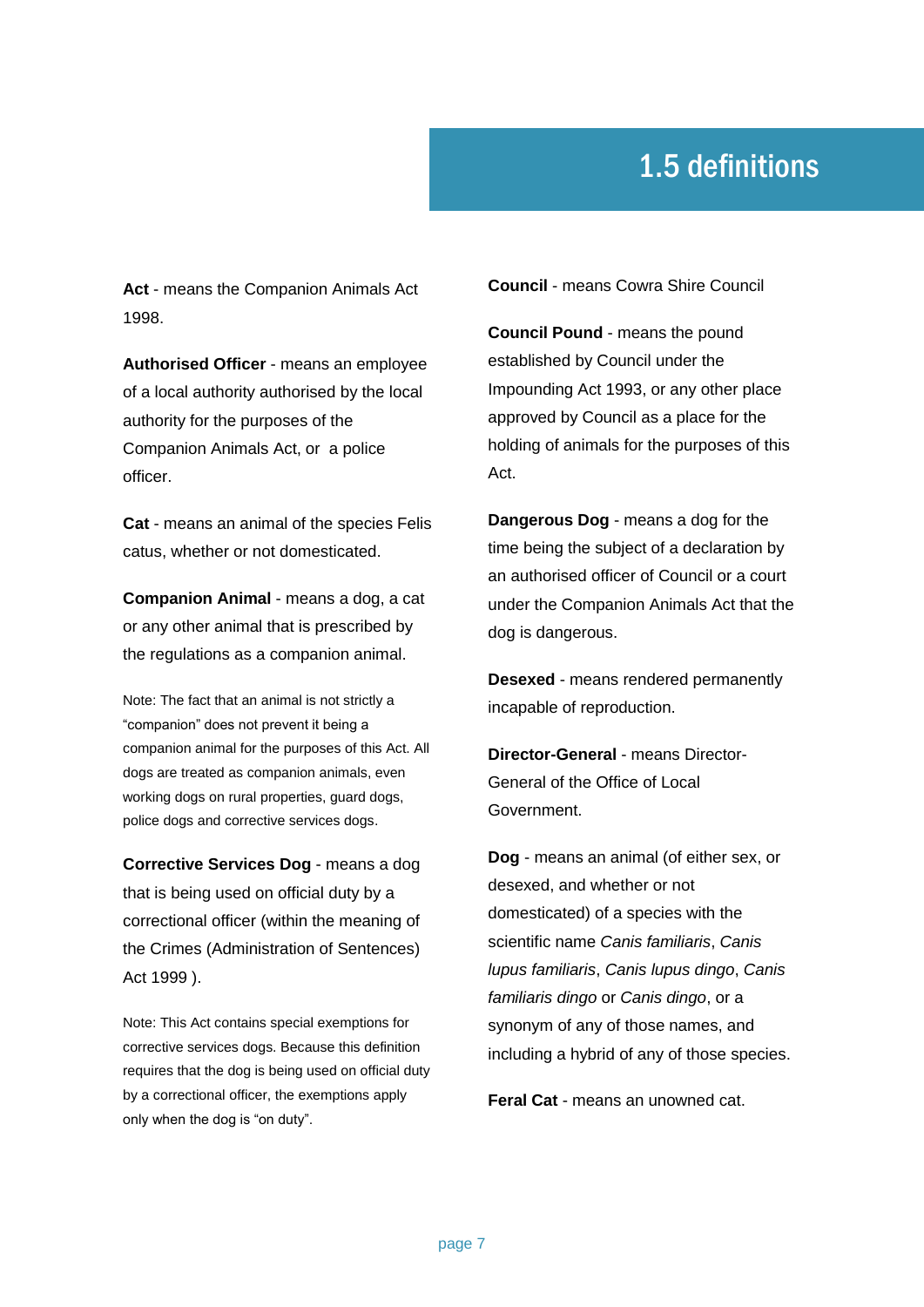**Menacing Dog** - means a dog for the time being the subject of a declaration by an authorised officer of Council under Section 34 (1A) or a Court under Section 45 (1A) that the dog is a menacing dog.

**Microchip** - means a subcutaneous full duplex electronic radio transponder.

**Nuisance Cat** - has the same meaning as defined in Section 31 of the Companion Animals Act 1998.

**Nuisance Dog** - has the same meaning as defined in Section 21 of the Companion Animals Act 1998.

**Police Dog** - means a dog that is being used by a police officer on official duty.

Note: This Act contains special exemptions fo[r police](http://www.austlii.edu.au/au/legis/nsw/consol_act/caa1998174/s5.html#police_dog)  [dogs.](http://www.austlii.edu.au/au/legis/nsw/consol_act/caa1998174/s5.html#police_dog) Because this definition requires that the dog is being used by a police officer on official duty, the exemptions apply only when the dog is "on duty". Note: The fact that an animal is not strictly a "companion" does not prevent it being a [companion](http://www.austlii.edu.au/au/legis/nsw/consol_act/caa1998174/s5.html#companion_animal)  [animal](http://www.austlii.edu.au/au/legis/nsw/consol_act/caa1998174/s5.html#companion_animal) for the purposes of this Act. All dogs are treated as [companion animals,](http://www.austlii.edu.au/au/legis/nsw/consol_act/caa1998174/s5.html#companion_animal) even [working dogs](http://www.austlii.edu.au/au/legis/nsw/consol_act/caa1998174/s5.html#working_dog) on rural properties, guard dogs, [police dogs](http://www.austlii.edu.au/au/legis/nsw/consol_act/caa1998174/s5.html#police_dog) and [corrective services dogs.](http://www.austlii.edu.au/au/legis/nsw/consol_act/caa1998174/s5.html#corrective_services_dog) 

**Register** - means the Register of Companion Animals provided for by the Act.

**Registered** - means registered under the Act.

**Registered Owner** - of a companion animal means the person shown in the registration information entered on the Register as the registered owner of the animal (and in the case of joint registered owners means each of those joint registered owners).

**Regulation** - means the Companion Animals Regulation 2008.

**Sell** - includes transfer ownership of the property in an animal by any means, including by gift.

**Working Dog** - means a dog used primarily for the purpose of droving, tending, working or protecting stock, and includes a dog being trained as a [working dog](http://www.austlii.edu.au/au/legis/nsw/consol_act/caa1998174/s5.html#working_dog)

Note: The fact that an animal is not strictly a "companion" does not prevent it being a [companion](http://www.austlii.edu.au/au/legis/nsw/consol_act/caa1998174/s5.html#companion_animal)  [animal](http://www.austlii.edu.au/au/legis/nsw/consol_act/caa1998174/s5.html#companion_animal) for the purposes of this Act. All dogs are treated as [companion animals,](http://www.austlii.edu.au/au/legis/nsw/consol_act/caa1998174/s5.html#companion_animal) eve[n working dogs](http://www.austlii.edu.au/au/legis/nsw/consol_act/caa1998174/s5.html#working_dog) on rural properties, guard dogs, [police dogs](http://www.austlii.edu.au/au/legis/nsw/consol_act/caa1998174/s5.html#police_dog) and [corrective services dogs.](http://www.austlii.edu.au/au/legis/nsw/consol_act/caa1998174/s5.html#corrective_services_dog)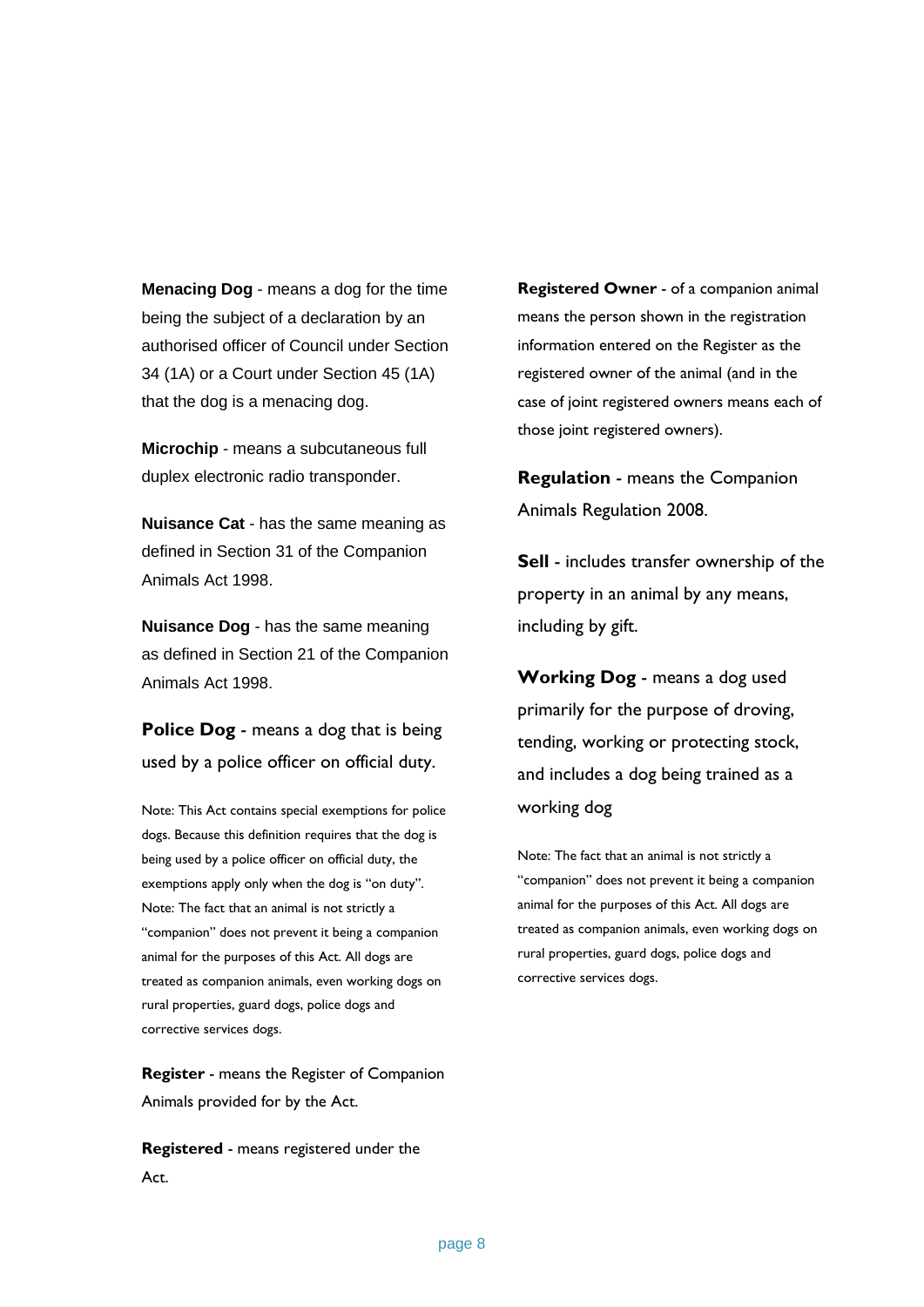# 2.0 Companion Animal Management in Cowra Shire

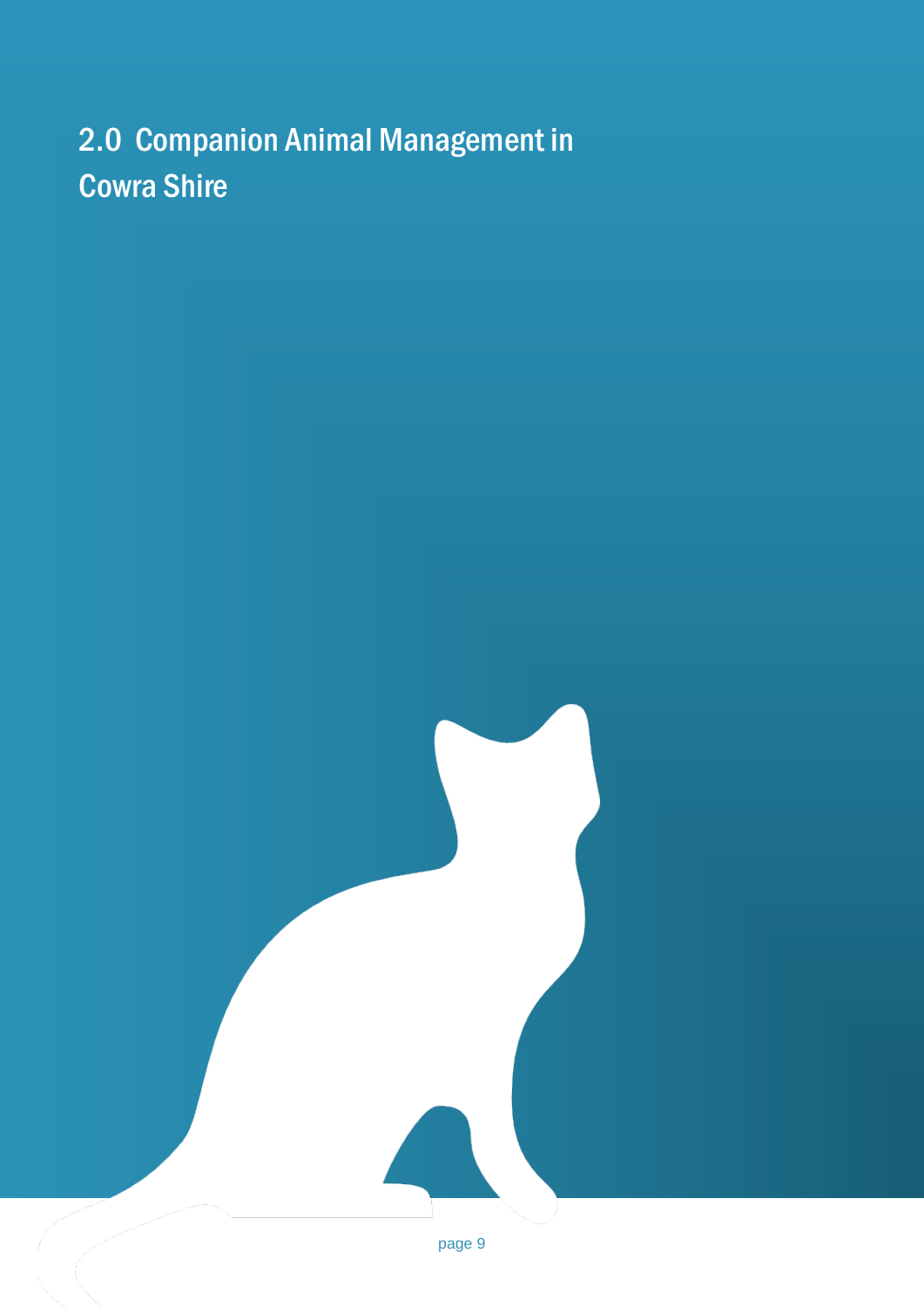# 2.1 Public Safety

A safe community is a high priority of this Plan and particular attention needs to be given to safety in public places. The main concerns relating to public safety involve dogs. Dog attacks primarily occur where dogs are not under effective control in a public place. Attacks are more common where a dominant, protective, un-socialised or injured dog is not adequately controlled.

### **Dog Control**

The Act requires a dog that is in a public place to be under the effective control of a competent person by means of an adequate chain, cord or leash that is attached to the dog and that is being held by (or secured to) the person (cl 13 of Act). A dog is not considered to be under the effective control of a person if that person has more than 4 dogs under his or her control. Failure to comply with this requirement is an offence under the Act and subject to penalties.

The above requirement does not apply to a dog:

- in an off-leash area (but only if the total number of dogs of which its owner has control does not exceed 4) or;
- a dog engaged in droving, tending or working of stock or;
- a dog being exhibited for show purposes or;
- a dog participating in an obedience class, trial or exhibition or;
- a police dog or;
- a corrective services dog or;
- a dog secured in a cage or vehicle or tethered to a fixed object or structure.

### **Off-Leash Areas**

Council acknowledges that dogs need areas where they can exercise, walk and run without being on a leash. The Act requires Council to provide at least one off-leash area within its local authority. Council currently has two (2) designated off-leash areas within the Shire located at Bill Robinson Park and Sakura Avenue.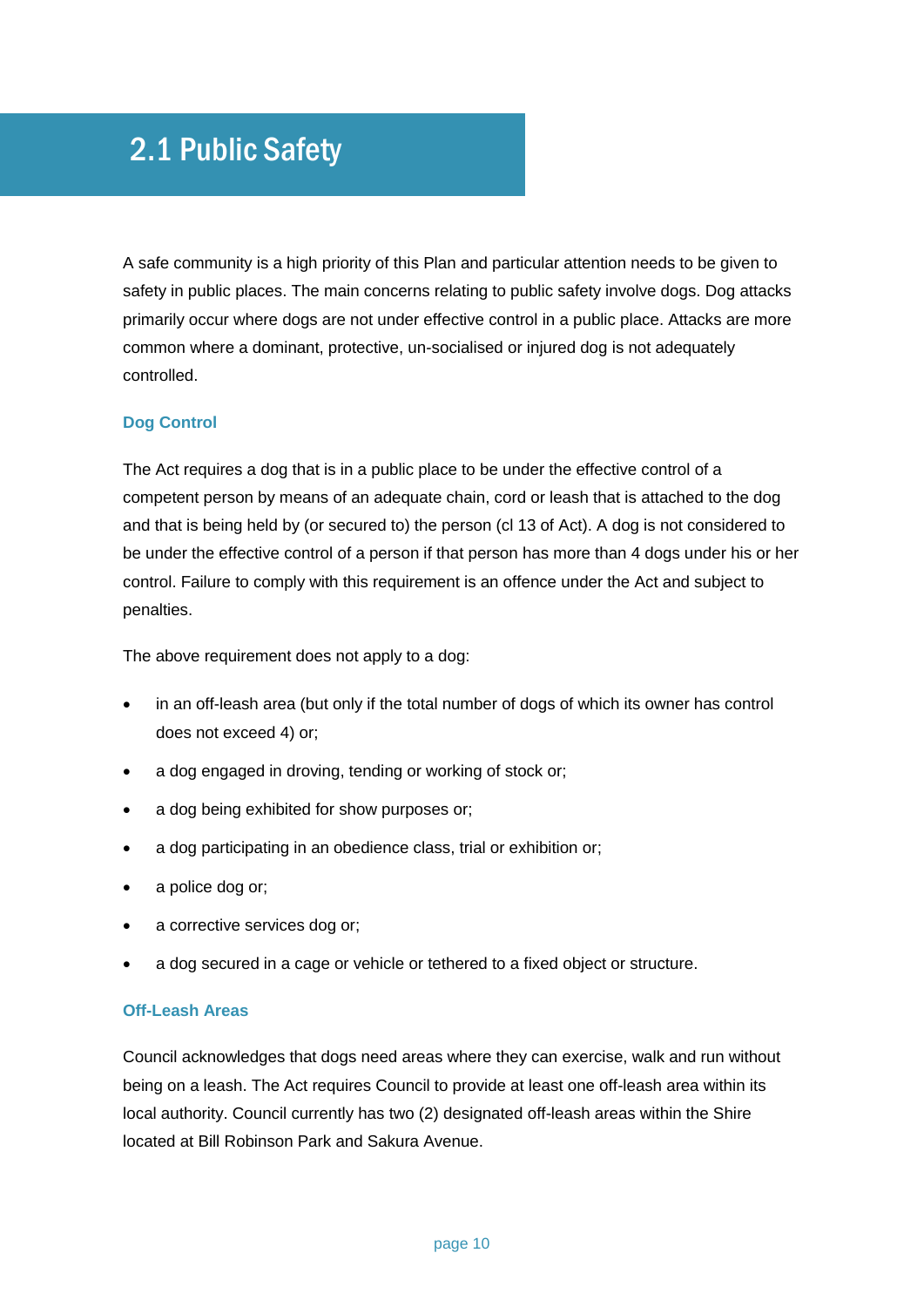There are a range of benefits in having suitable off-leash areas available for people to exercise their dogs and for socialising with other dog owners. The regular use of off-leash areas can assist in reducing people having their dogs off-leash in other public places, relieve boredom of dogs which leads to more contented lives, and reduced problems for pet owners and the community particularly those keeping large or energetic dogs in small or confined areas. It is also recognised that for some people, a dog is their main form of recreation and visits to off-leash areas can be a part of their daily exercise routine.

Council will periodically evaluate the designated off-leash areas within the shire to ensure that they continue to fulfil the needs of dog owners within the shire while also ensuring the safety of dogs and members of the public.

#### **Bite Avoidance**

The majority of dogs do not bite people or other animals, however, all dogs have the potential to do this, irrespective of their breed, gender, temperament or history. Strategies for bite avoidance include appropriate breed selection, early socialisation, training, de-sexing and confinement to prevent dogs from roaming.

Education strategies should focus on reading the body language of dogs (eyes, head position, backline, tail, posture and attitude) and dealing with potentially threatening situations. Some types of attacks can be caused by teasing, rough playing, interfering with feeding, invading a dog's space and predatory aggression caused by the victim running away from a dog.

The NSW Government currently has three education programs targeting responsible pet ownership and safe pet interaction. The programs aim to educate parents and children about how to interact safely with pets. An animated interactive tool for children has also been developed based on the programs' safety messages.

Council will promote these programs to local schools, and the wider community through advertising via local media and Councils website.

# 2.2 Education & Animal Welfare

An owner of a companion animal has a responsibility to ensure that they have adequate skills and knowledge to manage the welfare of their animal. Owners have an obligation to make themselves aware, or seek assistance where necessary, of their duty to take reasonable care of their animals and to prevent any adverse impacts on the community from the improper or negligent control of their animals.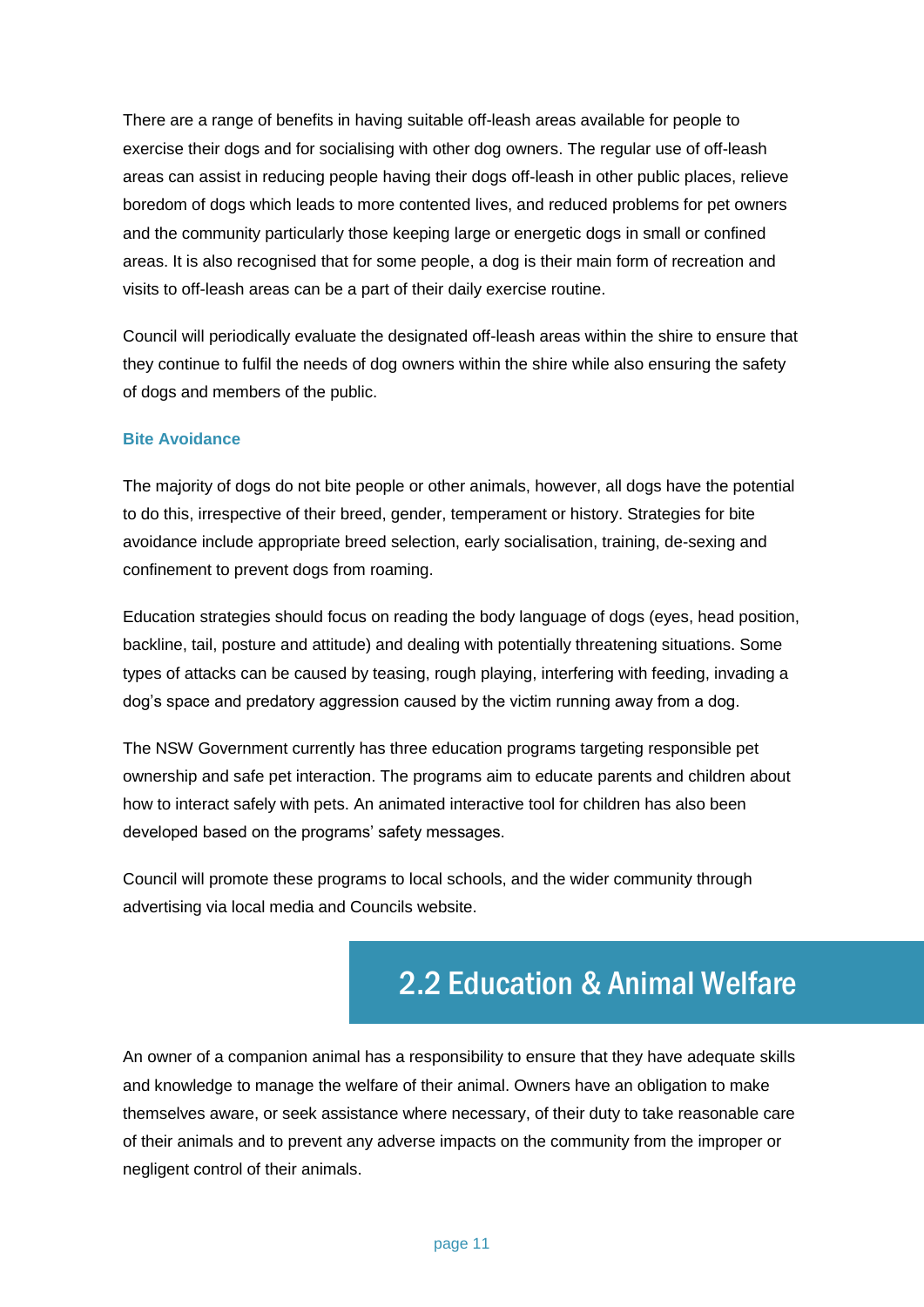Council will provide information to the community to assist owners or potential owners of companion animals on:

- appropriate pet selection to ensure that an appropriate type of animal, breed and sex is chosen to suit the owner's lifestyle and circumstances;
- basic health and welfare principles to ensure good animal health and prevent nuisance impacts on the community;
- the requirements for permanent identification and registration of companion animals under the Companion Animals Act 1998;
- the benefits of de-sexing their animals.

There are a range of factors to consider when deciding what type of pet would best suit your environment and lifestyle. These include:

### **Your home and property:**

- is there adequate space?
- can the pet be securely confined?
- can you provide adequate shelter?
- can you set up separate areas for pets and young children (if applicable)?

### **Your lifestyle:**

- how much time can you (and your family, if applicable) devote to a pet?
- will you have time to supervise young children with a pet (if applicable)?

The costs could include:

- purchase
- housing
- feeding
- microchipping and registration
- vet checks; vaccinations; and worming, tick and flea treatments
- de-sexing (permanent sterilisation)
- grooming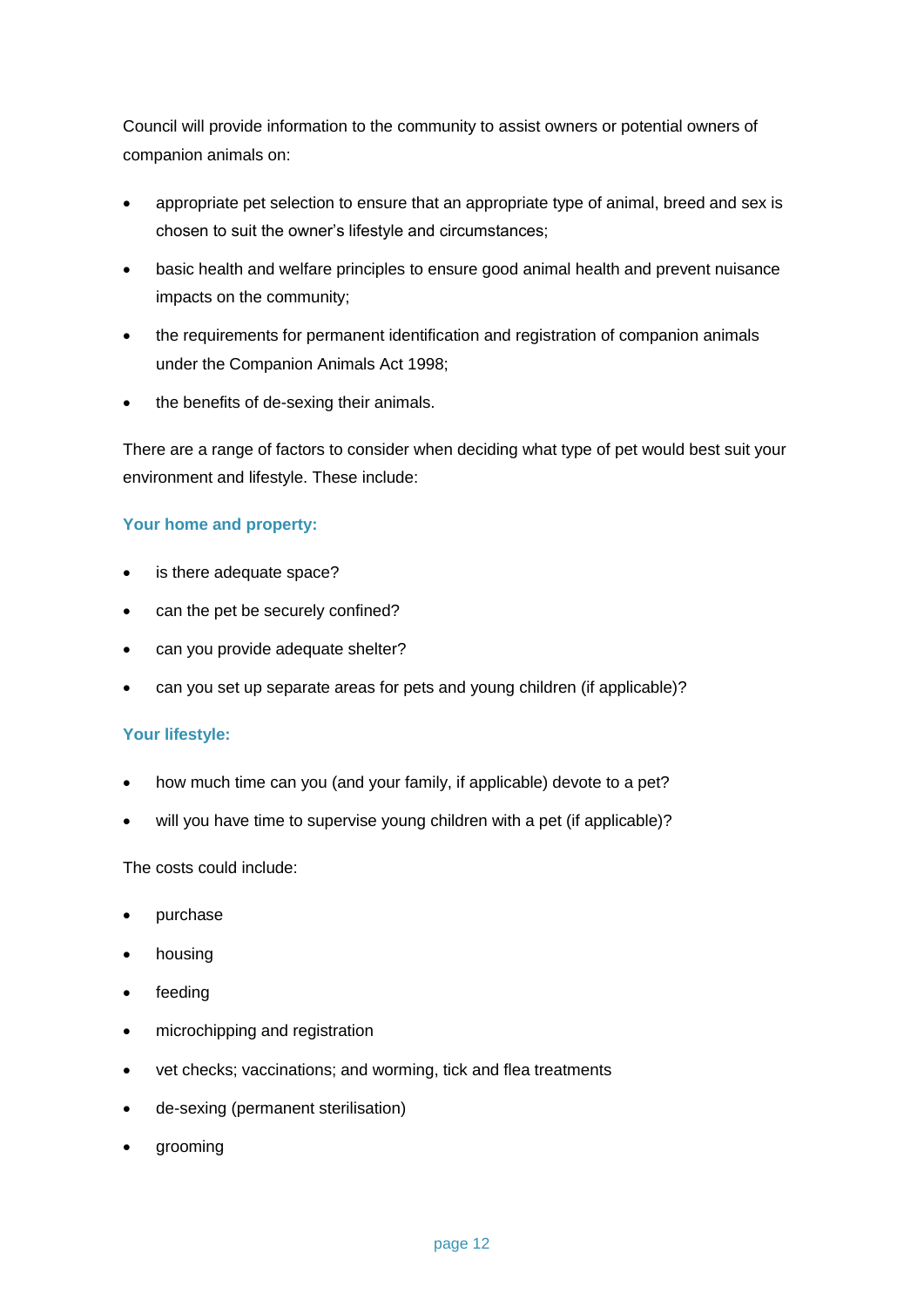- training
- boarding

Once you have considered these factors, you may have a greater understanding of the type of pet that would suit you and your family. Sometimes, the most responsible thing you can do is to decide not to have a pet until your circumstances change.

As a cat or dog owner, you have a responsibility to look after your cat or dog's basic welfare needs, including:

- providing your cat or dog with an appropriate balanced diet and clean, cool water at all times;
- ensuring that your cat or dog has adequate shelter suitable for all weather conditions;
- ensuring that your cat or dog is well socialised, trained and exercised;
- ensuring your cat or dog's good health with regular veterinary checkups, worming, tick and flea treatments; and
- making sure that your cat or dog is looked after when you go away.

Neglecting your cat or dog's basic welfare needs can lead to fines and/or imprisonment under animal welfare and cruelty related legislation.

Owners which are not going to breed from their animals or do not have adequate means of dealing with litters are strongly encouraged to have their animals de-sexed. De-sexing has the capacity to reduce several unwanted animal behaviours including unwanted litters, roaming by male animals, territorial aggression and noise complaints.

### 2.3 Council Ranger Services

Councils Ranger Services currently has one full time Senior Ranger and one part-time Ranger, who provide a 7 day a week service to the public. Outside normal working hours Council Rangers also provide an on call service for emergency situations. The majority of Council Rangers work involves dealing with companion animal related issues.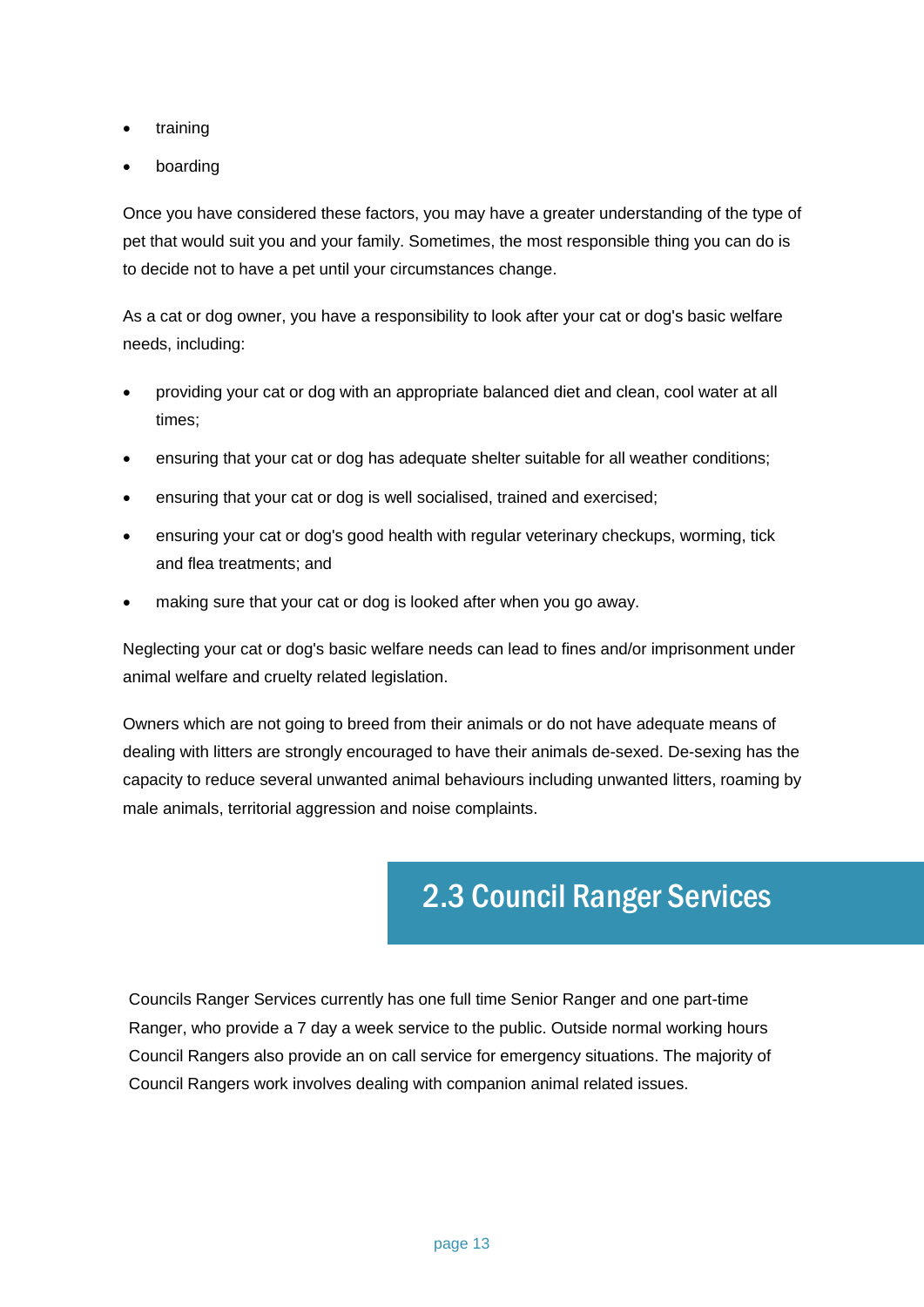Councils Ranger Services undertake the day to day management of the Council Pound facility, while also performing a range of duties required under the Act including:

- responding to animal related complaints;
- responding to and investigating dog attack incidents;
- impounding and/or seizing dogs;
- ensuring dogs and cats are returned to their owners where possible;
- enforcing restricted, dangerous and menacing dog orders;
- providing education to the public in relation to companion animals;
- issuing penalty notices for offences under the Act;
- implementing Council's animal re-homing policy;
- entering dog registration data onto the Companion Animals Register;
- undertaking regular patrols of Cowra and all villages.

Council aims to provide a high quality service to the public which complies with statutory requirements and meets community expectations by responding to animal related matters in a timely manner.

Councils Ranger Services is regularly monitored and evaluated to ensure that the service is meeting expectations and continually improving in accordance with new statutory requirements and industry best practise.

### 2.4 Cowra Pound

Council's Pound Facility is located within the confines of Council's Material Recycling Facility on Glen Logan Road, Cowra. The facility comprises of 16 dog enclosures contained within a secured area, a fenced exercise area, store room containing 6 cat enclosures and 4 covered and secured animal drop off cages.

The pound facilities along with the operational practises implemented at the facility comply with the NSW Department of Primary Industries - NSW Animal Welfare Code of Practice No 5 - Dogs and Cats in Animal Boarding Establishments.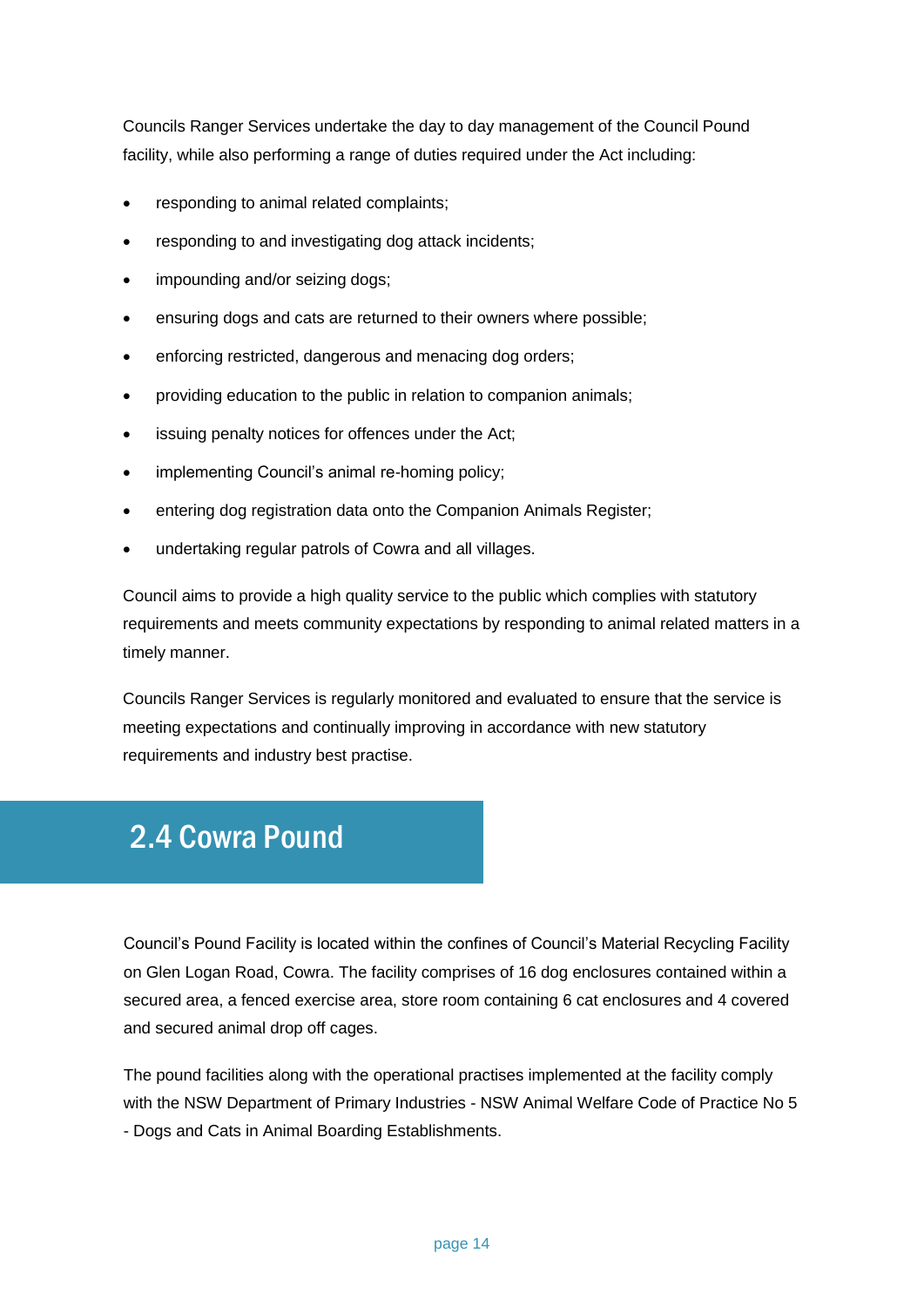The secured area of the pound facility is not open to the public due to disease management and Work, Health and Safety considerations. Members of the public which intend to surrender an animal can contact Council Ranger Services to make a meeting time or attend the office at the Material Recycling Facility and complete the necessary surrender paperwork prior to leaving an animal in the drop off cages at the Pound facility. Councils Rangers check the Pound Facility regularly everyday and transfer any animals left in the drop off cages into the secured part of the facility.

Council will conduct regular reviews of the Pound facility and its operational standards to ensure that it meets statutory obligations and industry standards.

The NSW Department of Primary Industries has developed Draft Guidelines for the Operation of Council Pounds. There has been no timetable set for the adoption of these new guidelines, however once adopted Council will evaluate Council's Pound facility against the new standards and undertake any upgrading works deemed necessary.

### 2.5 Enforcement

Council has an active role to ensure animal owners comply with the requirements of the Act. Council relies heavily on voluntary compliance and responsible pet ownership.

Where breaches of the Act are revealed Council may elect to take enforcement action. This can take a range of forms including the issuing of a penalty notice and orders. For more serious offences Council can elect to prosecute an animal owner through the local court.

Council recognises that enforcement approaches will not on their own result in lasting changes in human behaviour and therefore Council needs to be proactive and engage the community in education to bring about the change required to ensure that companion animal owners are fulfilling their obligations under the Act.

# 2.6 Dogs

#### **Places where dogs are prohibited**

Under the Act, dogs are prohibited in the following place whether or not they are leashed or otherwise controlled (cl 14 of Act):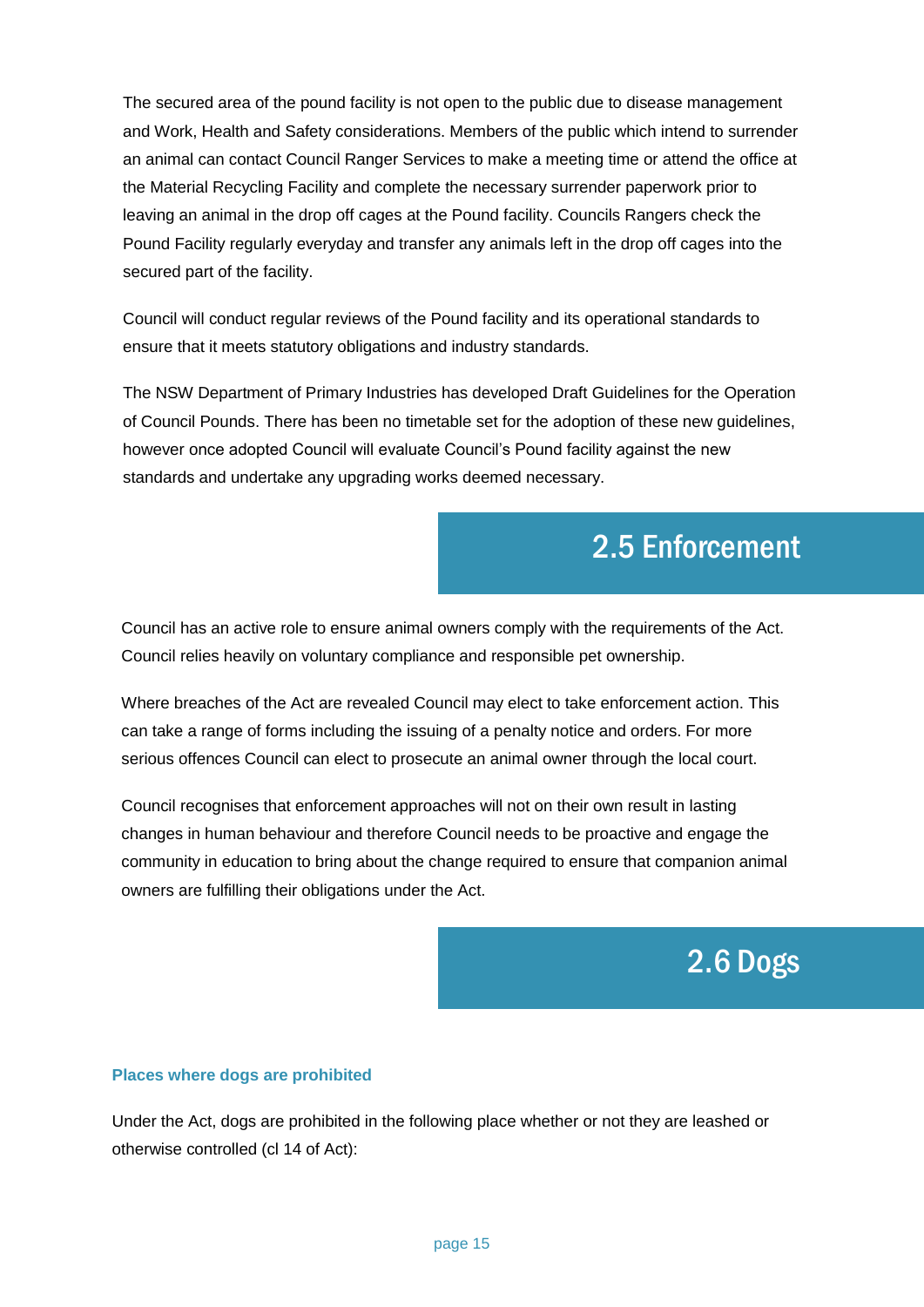- Children's play areas which includes areas within 10 metres of any playing apparatus in a public place;
- Food preparation/consumption areas included within 10 metres of any apparatus provided for the preparation of food for human consumption:
- Recreation areas where dogs are prohibited
- Public bathing areas where dogs are prohibited
- School grounds unless given approval
- Child care centres unless given approval
- Shopping areas where dogs are prohibited
- Wildlife protection areas. Cowra Council currently does not have any designated wildlife protection areas in the shire.

### **Dog Attacks**

A dog attack incident is broadly defined under the Act. If a dog rushes at, attacks, bites, harasses or chases any person or animal (other than vermin), whether or not any injury is caused to the person or animal, the owner of the dog or other person over the age of 16 which is in charge of the dog at the time, is guilty of an offence (cl 16 of Act). It is also an offence to encourage a dog to attack a person or animal (cl 17 of Act).

A dog attack incident can result in substantial penalties or prosecution.

It is not an offence if a dog attacks due to being provoked by teasing, mistreatment, while being attacked itself or as a result of a person or animal trespassing on the property on which the dog was being kept, or as a result of the dog acting in reasonable defence of a person or property.

Council is obligated to report all dog attack incidents to the Office of Local Government by entering details of the attack onto the Companion Animals Register within 72 hours of receiving information about the incident (cl 33A of Act).

Where Council is advised of a dog attack incident, Council will commence an investigation. Council will seek to obtain victim and/or witness statements for all dog attack incidents where possible and ensure that the owner of the attacking dog is advised of the incident in a timely manner. Each alleged dog attack incident is assessed on its merits to determine the nature of any enforcement action to be taken.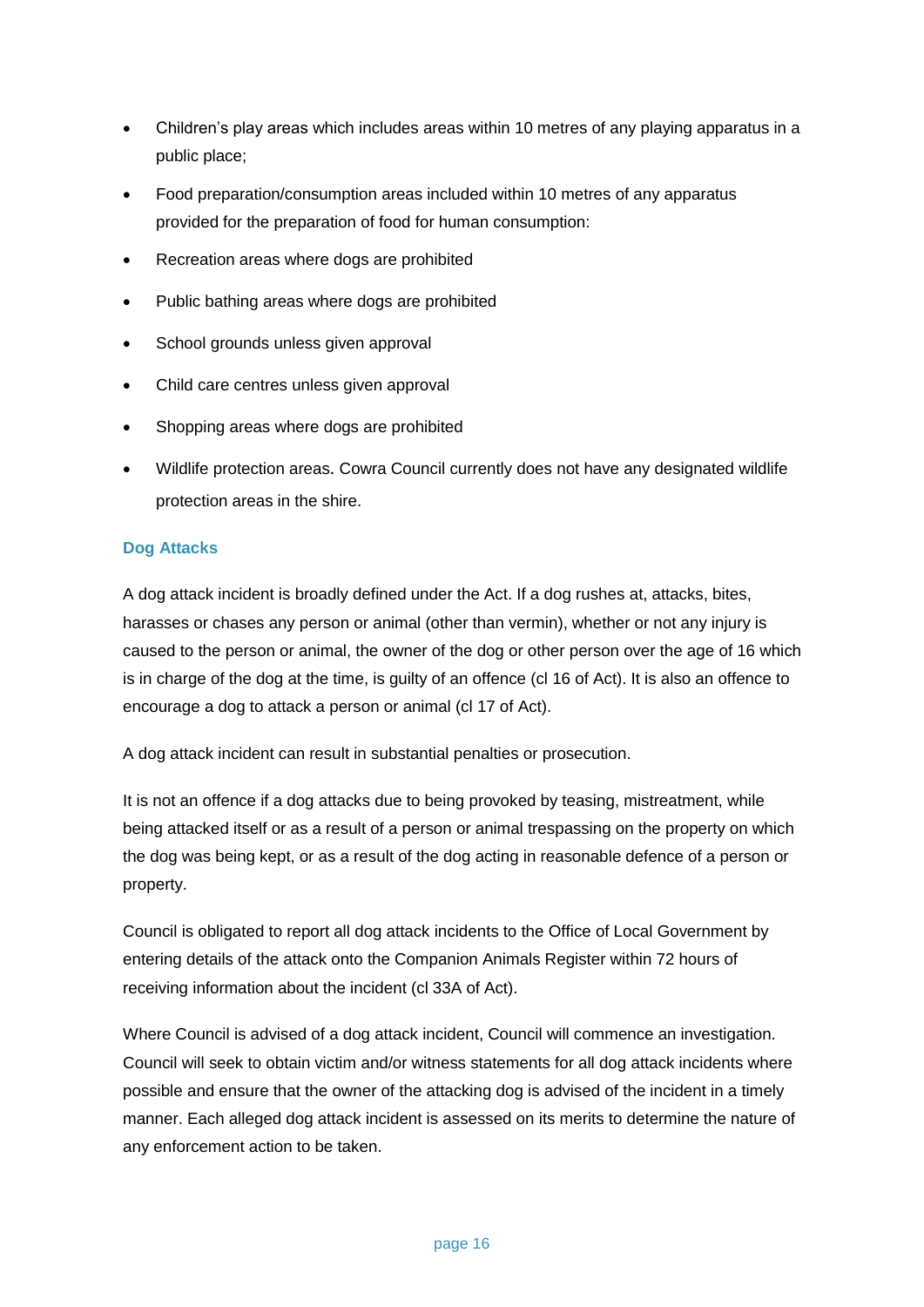### **Nuisance Dogs**

The Act defines a dog as being a nuisance if it:

- is habitually at large;
- makes a noise by barking or otherwise, that persistently occurs or continues to such a degree or extent that it unreasonably interferes with the peace, comfort or convenience of any person in any other premises;
- repeatedly defecates on another person's property;
- repeatedly chases any person, animal or vehicle;
- endangers the health of any person or animal; or,
- repeatedly causes substantial damage to anything outside the property on which it is ordinarily kept (cl 31A of Act)

The words 'repeatedly' and 'habitually' are important in determining if a nuisance exists. Where nuisance behaviour is identified Council may take action under the Act via the issuing of orders to declare a dog as a nuisance dog (cl 32A & 32B of Act).

A nuisance dog order requires the owner of the dog to prevent the behaviour that is alleged to constitute the nuisance. Such an order remains in force for six (6) months from the date it was issued. Failure to comply with the order is an offence under the Act and is subject to penalties or prosecution.

#### **Menacing Dogs**

The Act defines a dog as being menacing if it:

- has displayed unreasonable aggression towards a person or animal (other than vermin), or
- has, without provocation, attacked a person or animal (other than vermin) but without causing serious injury or death (cl 33A of Act).

Where menacing behaviour is identified Council may take action under the Act via the issuing of orders to declare a dog as a menacing dog (cl 34). The owner of a declared menacing dog must comply with the control requirements of the Act (cl 51 of Act) which includes amongst other things:

the dog must be de-sexed;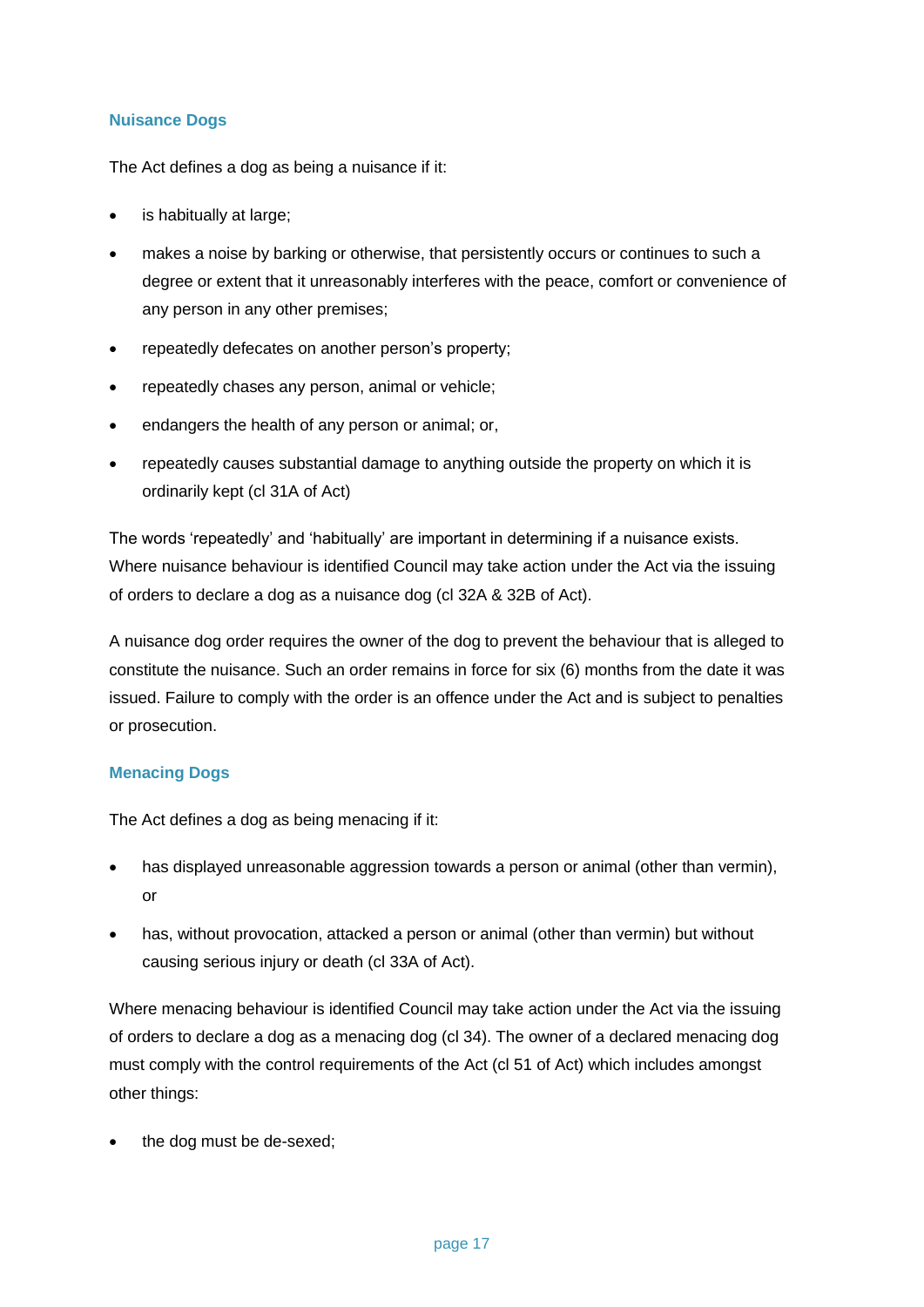- when on the property on which the dog is ordinarily kept and not under the effective control of a person of or above the age of 18 years, the dog must be enclosed in a manner that is sufficient to restrain the dog and prevent a child from having access to the dog;
- whenever the menacing dog is outside the property on which the dog is ordinarily kept, the dog must be under the effective control of a competent person by means of an adequate chain, cord or leash that is attached to the dog and that is being held by (or secured to) the person and must be muzzled in a manner that is sufficient to prevent it from biting any person or animal.

An owner of a declared menacing dog who does not comply with any of the requirements of the Act or Regulation is guilty of an offence and subject to penalties or prosecution. A menacing dog order is not subject to any appeal or review.

### **Dangerous and Restricted Dogs**

The Act defines a dog as being dangerous if it:

- has, without provocation, attacked or killed a person or animal (other than vermin), or
- has, without provocation, repeatedly threatened to attack or repeatedly chased a person or animal (other than vermin), or
- is kept or used for the purposes of hunting except a dog which is used only to locate, flush, point or retrieve birds or vermin (cl 33 of Act)

Where a dangerous dog is identified Council may take action under the Act via the issuing of orders to declare the dog as dangerous (cl 34 of Act).

The Act identifies a number of restricted dogs (cl 55 of Act) which include:

- American pit bull terrier or pit bull terrier,
- Japanese tosa,
- dogo Argentino,
- fila Brasileiro,
- any other dog of a breed, kind or description whose importation into Australia is prohibited by or under the *[Customs Act 1901](http://www.comlaw.gov.au/)* of the Commonwealth,
- any other dog of a breed, kind or description prescribed by the Regulations.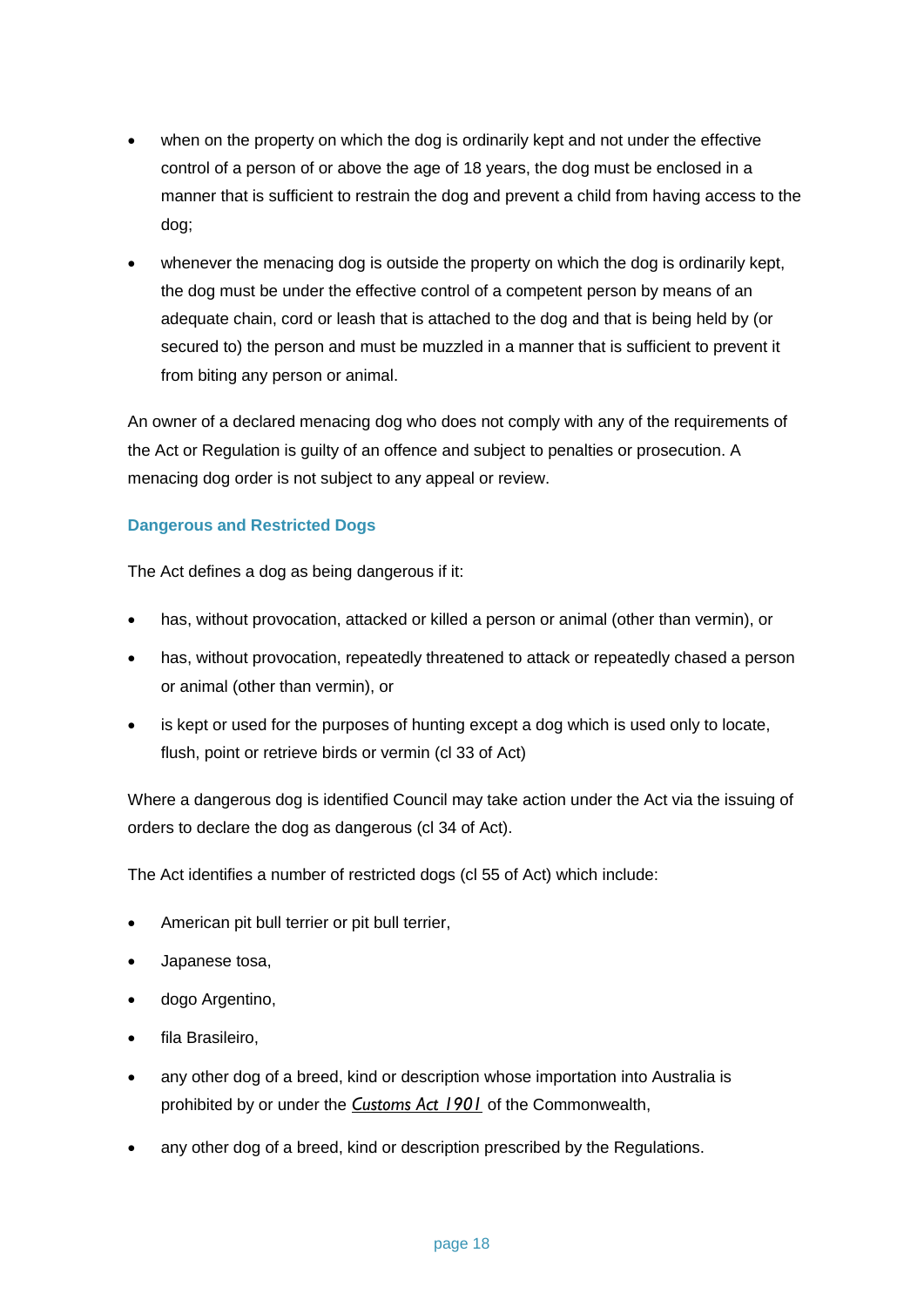Cross breeds of the above breeds are also considered to be restricted dogs. Where Council is of the opinion that a dog is of a breed or cross breed of those mentioned above, action may be taken action under the Act via the issuing of orders to declare the dog as a restricted dog (cl 58A & 58C of Act).

The owner of a declared dangerous or restricted dog must comply with the control requirements of the Act (cl51& 56 of Act) which includes amongst other things:

- the dog must be de-sexed;
- the dog must not at any time be in the sole charge of a person under the age of 18 years;
- while the dog is on property on which it is ordinarily kept the dog must be kept in an enclosure that complies with the requirements of the Regulation (cl 24 Regulation). A certificate of compliance in relation to the required enclosure must be obtained from Council;
- one or more signs must be displayed on that property on which the dog is kept showing the words "Warning Dangerous Dog" in letters clearly visible from the boundaries of the property;
- the dog must at all times wear a designated distinctive collar (cl 27 of Regulation);
- whenever the dog is outside its enclosure the dog must be under the effective control of a competent person by means of an adequate chain, cord or leash that is attached to the dog and that is being held by (or secured to) the person and must be muzzled in a manner that is sufficient to prevent it from biting any person or animal.

An owner of a declared dangerous or restricted dog who does not comply with any of the requirements of the Act or Regulation is guilty of an offence and subject to penalties or prosecution.

2.7 cats

#### **Places where cats are prohibited**

Under the Act, cats are prohibited in the following places:

 food preparation/consumption areas which includes any public place, or part of a public place, that is within 10 metres of any apparatus used for the preparation of food for human consumption or for the consumption of food by humans;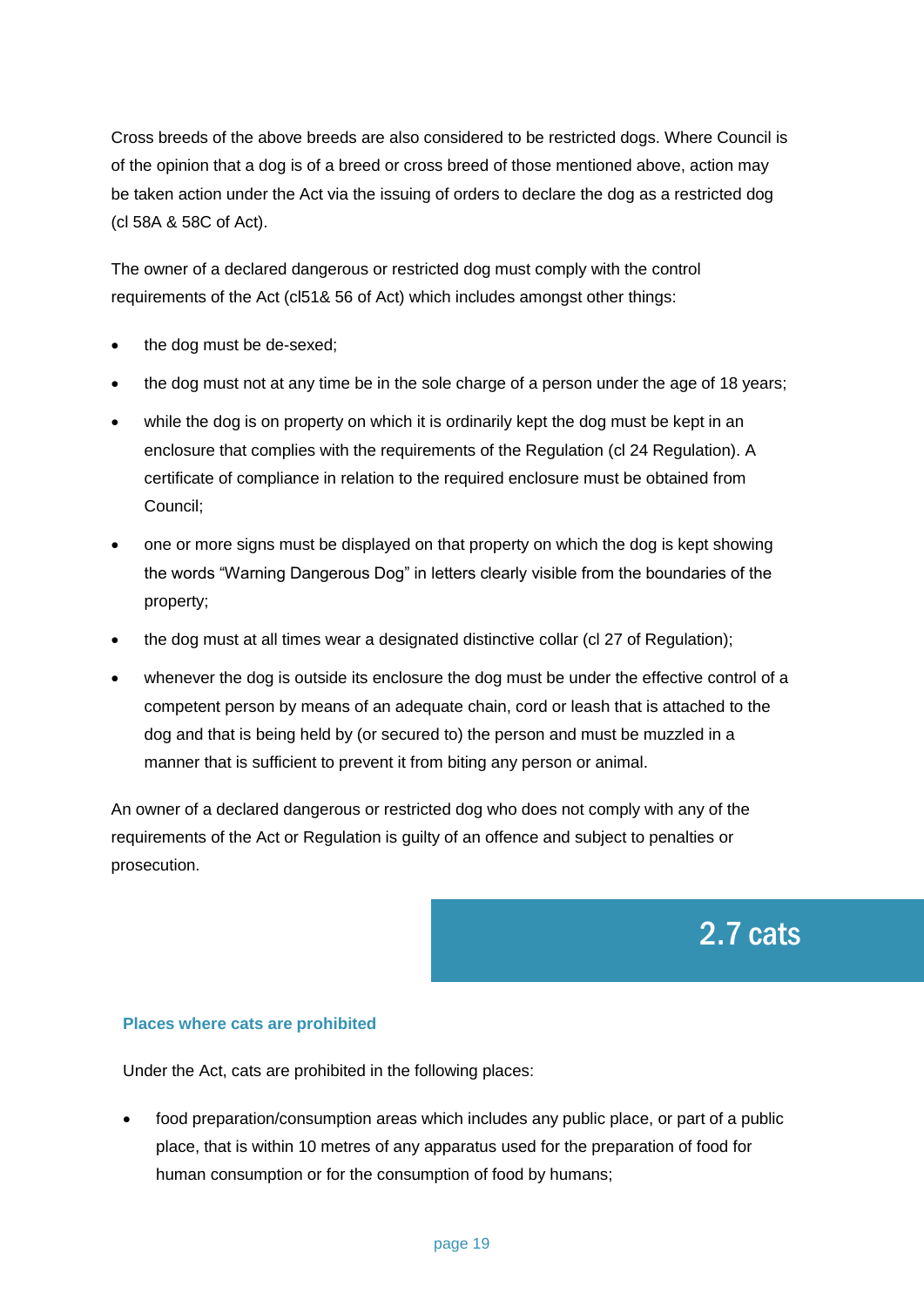wildlife protection areas. Cowra Council currently does not have any designated wildlife protection areas within the shire (cl 30 of Act).

### **Nuisance Cats**

The Act defines a cat as being a nuisance if it:

- makes a noise that persistently occurs or continues to such a degree or extent that it unreasonably interferes with the peace, comfort or convenience of any person in any other premises, or
- repeatedly damages anything outside the property on which it is ordinarily kept.

Dealing with nuisance cat complaints is difficult as cats are more difficult to confine to a property than dogs. Each complaint needs to be examined on a case-by-case basis. It is important to note that a domestic cat that has not been declared to be a nuisance by the Council cannot be seized and impounded. Such a cat must be returned to its owner if identified.

Where nuisance behaviour is identified Council may take action under the Act via the issuing of orders to declare a cat as a nuisance cat (cl 31 of Act). The order may specify the behaviour of the cat that must be prevented. Such an order remains in force for six (6) months from the date it was issued and is not subject to any appeal or review.

Failure to comply with a Nuisance Order is an offence under the Act and is subject to penalties or prosecution.

# 2.8 Seizure of Dogs and Cats

Council's Ranger Services may seize and impound an animal in certain circumstances under the Act (cl18, 52, 57, 57D & 58G of Act) including if a dog is found unattended in a public place or if the requirements of an order is not being complied with.

Council aims to return as many animals to their owners as possible. However, where animals are impounded or surrendered at Councils pound facility, the animal may be re-homed if deemed appropriate or euthanised, after:

a period of 14 days after notifying the owner of the animal, if it is identified and registered;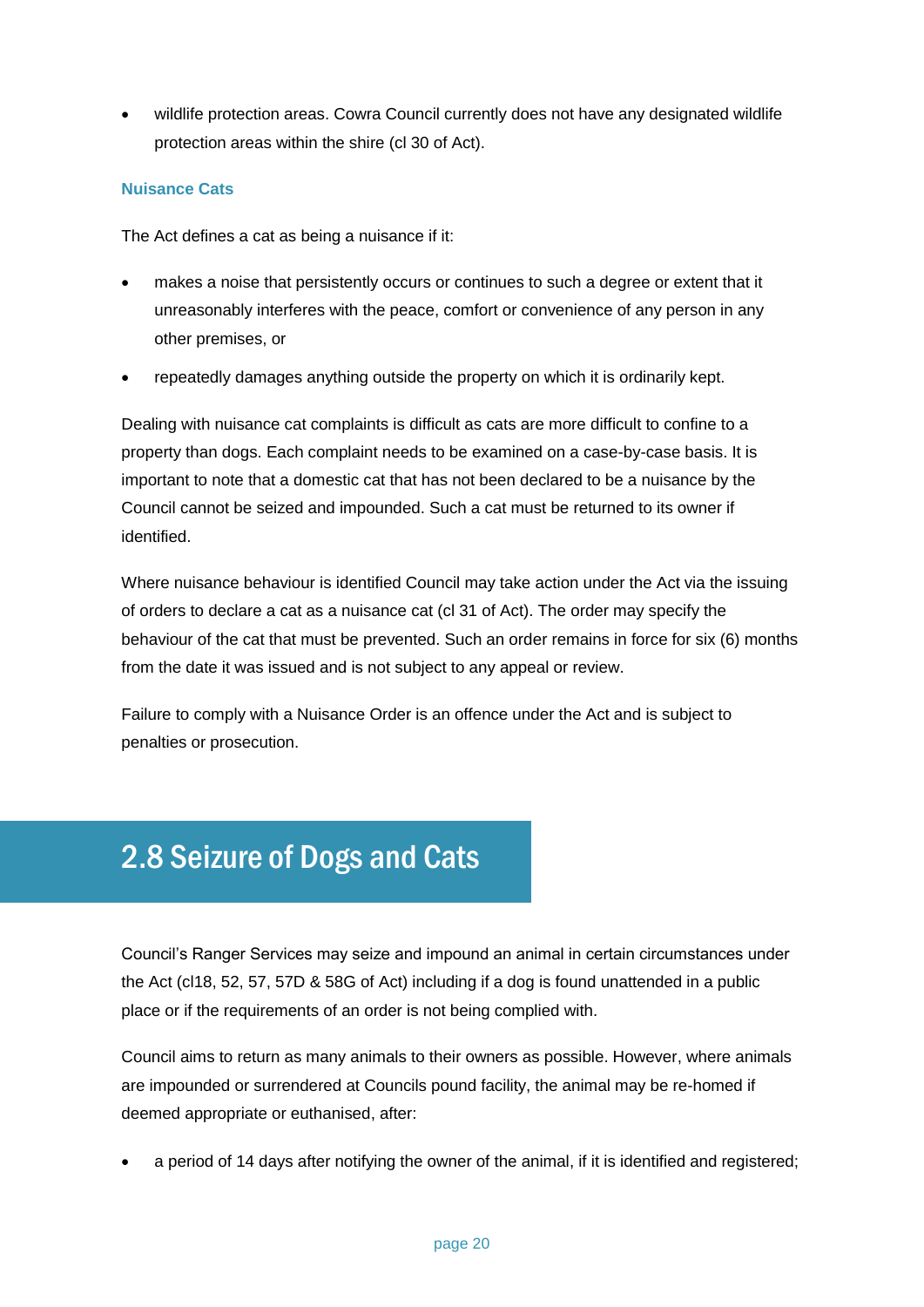- or
- a period of 7 days if there is no identification.

Where an animal is identified, advice of the dog's seizure or impounding will be directed to the registered owner as found on the Companion Animals Register.

Where an animal is not identified, Council's Ranger Services will take all reasonable steps to identify the owner of the animal before re-homing or euthanising.

The regulatory powers to seize animals do not extend to entering private property to seize an animal that may have been the subject of neglect or cruelty. In any such case, the RSPCA is the appropriate authority.

### 2.9 Animal Re-homing

All companion animals which are surrendered or impounded to Council's Pound Facility and cannot be returned to their owner, are evaluated for inclusion in Council's Adopt a Pound Animal Program. This program aims to reduce the euthanasia rate of animals in the pound.

As part of the Adopt a Pound Animal Program suitable dogs and cats are advertised on Council's website, social media, in the local paper and through other volunteer animal re-homing organisations. Anyone interested in adopting an animal from the pound are encourage to contact Council's Ranger Services to apply to adopt an animal.

As part of the program Council offers applicants a 14 days trial to take a dog or cat home and determine if the animal is suitable for them to permanently adopt. Prior to taking an animal on a trial, an applicant must sign an agreement to appropriately manage and look after the animal and return the animal to Council if they consider that it is not appropriate for their situation.

Pound animals that are adopted are microchipped by Council to reduce the cost of registration by the new owner. The registration fees set by the State Government are also less for an animal that has been adopted from a Council pound facility.

It is acknowledged that not all animals are suitable for re-homing and in many cases animals are surrendered to Council by owners due to a number of behaviour issues. In cases where Council does not consider a cat or dog to be suitable for re-homing (e.g. dogs involved in an attack incident) or has not been able to be re-homed within a reasonable timeframe, the animal is humanly euthanised by a qualified veterinarian.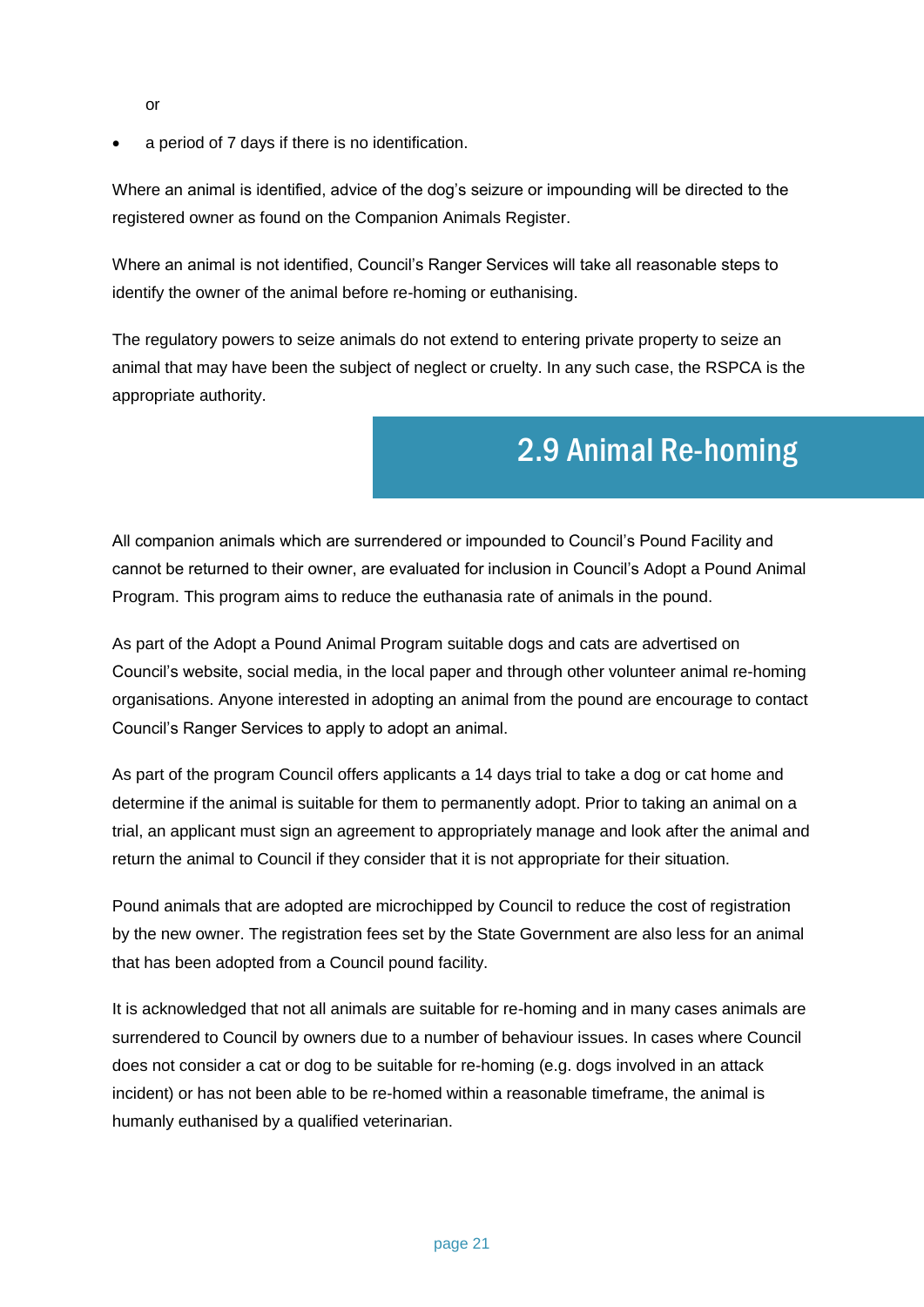### 2.10 Animal Hoarding

Animal hoarding is a poorly understood phenomenon, but put simply is a person owning more than the typical number of companion animals and who cannot provide adequate standards of nutrition, sanitation, shelter and veterinary care. Hoarders often care about their animals deeply but they don't see or understand that their behaviour actually results in animal neglect. This neglect can often involve cramped, poor living conditions and in extreme cases starvation, illness and death.

The vast majority of animal hoarders exhibit a range of behaviours that reflect the characteristics of mental illness. Hoarders are often in denial about their inability to provide appropriate care for their animals and typically believe that no-one else can care for their animals like they do.

There is currently no specific law in Australia for dealing with animal hoarders which makes these situations more difficult to deal with. Cases of animal hoarding reported to Council will be dealt with on a case by case basis.

# 2.11 Identification and Registration

### **Microchipping**

A microchip is defined under the Regulation as a subcutaneous full duplex electronic radio transponder. Modern microchips are about the size of a grain of rice and are implanted beneath the animal's skin between the shoulders.

No personal information is stored on the microchip, only the unique identification number. Once a microchip is scanned, the number can be entered into the Companion Animals Register by a licensed user in order to retrieve the animal owner's contact details.

Microchip identification is one aim of the Act designed to facilitate the efficient return of animals to their owners as soon as possible. Benefits of microchip identification also include:

- reduced stress being applied to the animal when seized due to less likelihood of extended confinement in the pound facility;
- allowing an opportunity for Council's Ranger Services to educate and/or take enforcement action where necessary.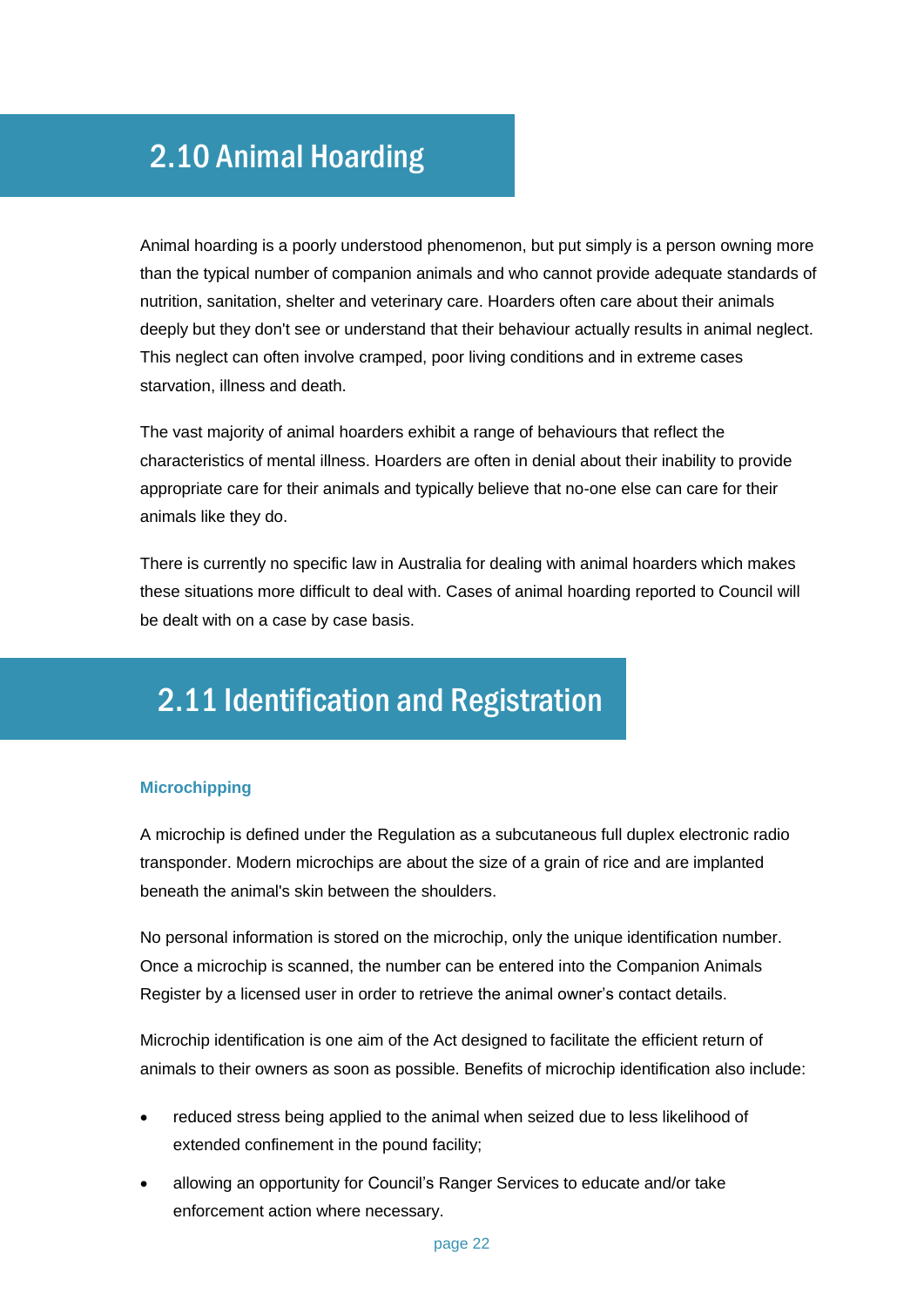The Act requires all cats and dogs in NSW, other than exempt cats and dogs, to be microchipped by 12 weeks of age or before being sold or given away, whichever happens first (cl 8 of Act). Failure to comply with this requirement can result in a fixed penalty notice or prosecution and penalties by the court. Higher penalties are applicable for restricted dogs and declared dangerous and menacing dogs.

A cat born before 1 July 1999 which has not had a change of ownership, a working dog used and kept on a rural property for tending stock or a greyhound currently registered under the Greyhound Racing Act 2009, are exempt from the requirement to be microchipped or registered. The Regulation also provides a range of further exemptions including for police dogs and dogs used by a correctional officer or Commonwealth officer.

An exemption for a cat and dog is lost whern action is taken against an owner regarding the behaviour of the animal under the Companion Animals Act 1998.

Any cat or dog that is impounded into Councils Pound facility must be microchipped and registered before being returned to its owner (even if it is less than six months old).

### **Registration**

The Act requires all cats and dogs in NSW, other than those that are exempt, to be registered by six months of age (cl 9 of Act). The registration fee is a once-only payment, which covers the cat or dog for its lifetime in NSW, regardless of any changes in ownership. Discounted registration fees apply to de-sexed cats and dogs.

Registration fees are set by the State Government and are included in Council Revenue Policy every year. Registration fees paid to Council are passed onto the State Government which uses this money for companion animal related services such as the administration of the Companion Animals Register. A portion of the registration fees is returned to Council and contributes to Council providing animal management related services to the community. These services include our ranger services, operating Council's pound facility, providing dog refuse bins, educational and other companion animal-related activities.

Failure to comply with the registration requirements of the Act can result in penalties or prosecution.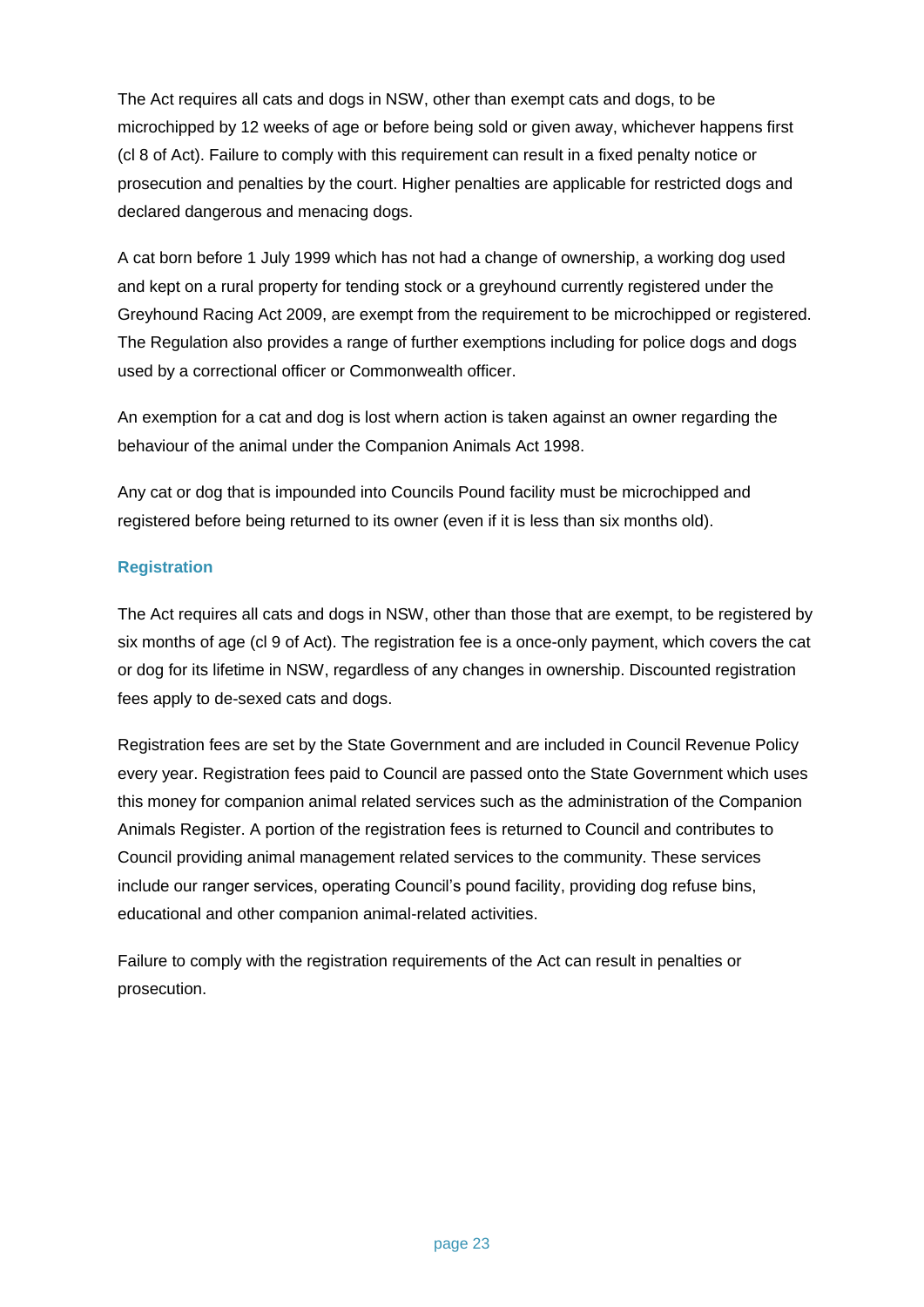### **Identification of dogs**

In addition to the requirement to be microchipped and registered the Act requires all dogs, except working dogs, to wear a collar with a name tag attached that shows the name of the dog and the address or telephone number of the owner of the dog, when outside the property on which it is kept.

A declared restricted, dangerous or menacing dog must wear a distinctive collar complying with the requirements of the Regulation. This distinctive collar allows Council officers and members of the public to quickly identify these known dangerous dogs.

Failure to comply with this requirement can result in penalties or prosecution. Higher penalties are applicable for declared restricted, dangerous and menacing dogs.

### **Identification of Cats**

The Act requires all cats, except cats being exhibited at a show or in transit to or from a show at which they will be exhibited, to have some form of identification when in a public place.

Cats born before 1 July 1999 must be identified with either a microchip or a collar and tag with the cat's name and owners address or telephone number on it.

Cats born after 1 July 1999 do not have to wear a collar and tag, but must be microchipped and registered unless exempt by the Regulation.

Failure to comply with this requirement can result in penalties or prosecution.

### 2.12 Environmental Issues

Animals can create negative impacts on the environment in a number of ways such as noise, pollution, land pollution and impacts on native fauna. By informing animal owners of the impacts that their companion animal may cause, as well as highlighting strategies to minimise adverse effects, a greater understanding and cooperative and sustainable relationship within the community will result.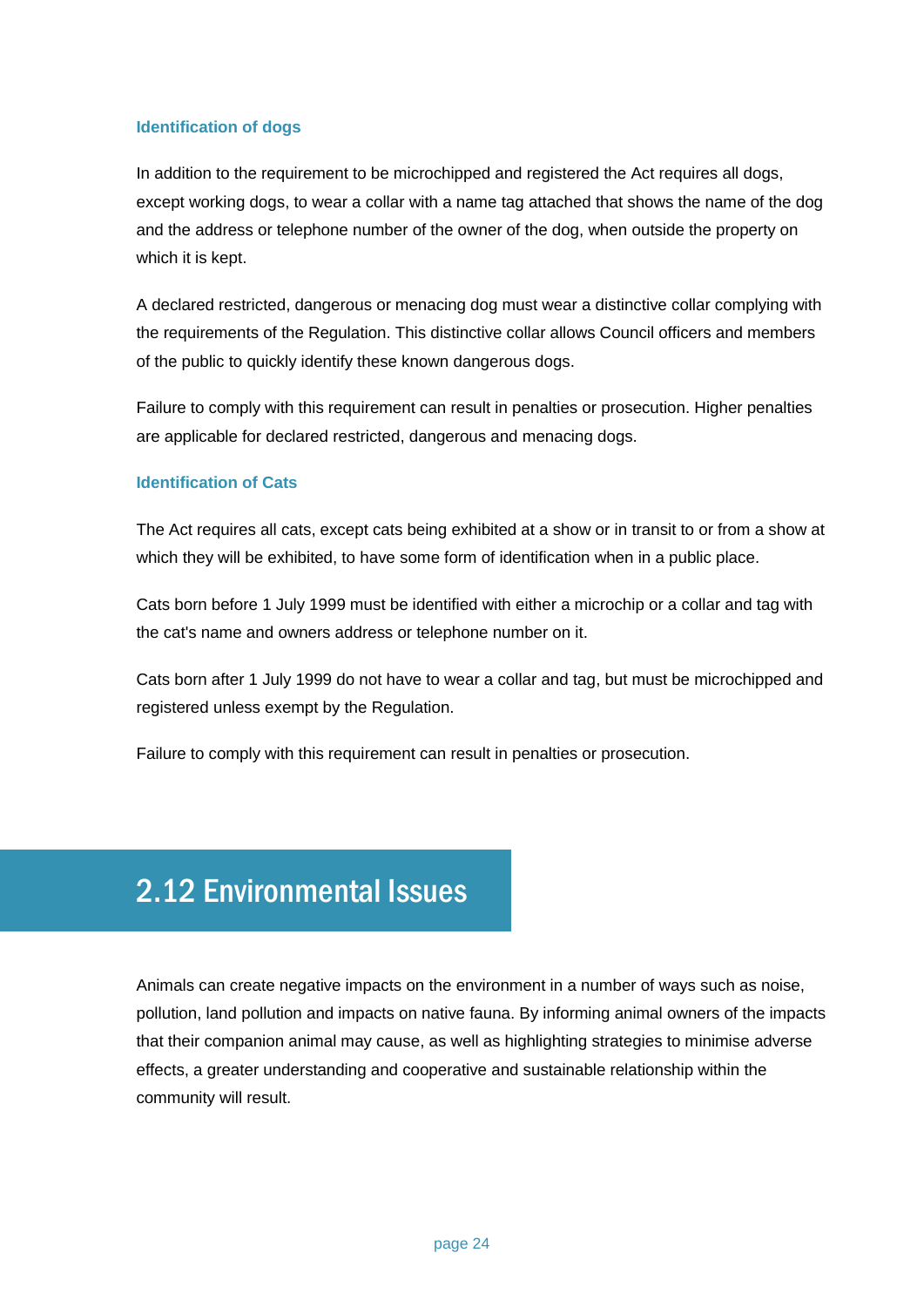### **Noise Pollution**

While all dogs bark, it is those that bark excessively that require management. Barking dogs account for a significant number of companion animal related complaints received by Council.

Barking dogs are a significant community problem and can result in loss of neighbourhood amenity, anxiety, sleep disruption and aggression. A dog barking may be due to a variety of issues including territorial behaviour, boredom, separation anxiety, illness, visual stimuli/distraction or teasing.

Barking dog incidents are often difficult to resolve and consume extensive resources. It is the responsibility of the animal owner to control their animal including their barking issues.

Where Council receives a barking dog complaint, correspondence is sent to both the complainant and the owner of the dog or owner of the property on which the dog is being kept. The complainant is initially advised to approach the owner of the dog to make them aware of the situation and if the barking continues, to provide Council with a 7 day barking dog diary identifying the times, dates and duration of the barking.

Usage of the diary system is useful in determining if a legitimate complaint exists and pinpoints the times of excessive barking. It also assists Council when developing solutions for the problem and forms part of the evidence required if more formal action is required to be taken.

The owner of the dog is advised of the complaint and provided with information about dealing with barking dogs. They are also advised that if the barking continues Council may issue a nuisance order under the Companion Animals Act 1998. Owners are also advised of the potential penalties which are applicable.

The noise of cats fighting in the middle of the night is reported less frequently than dogs but it is still a cause of noise pollution. It is very difficult to identify cats which are causing noise nuisance in public areas. It is considered that education for cat owners regarding containment particularly during the night is the best method of dealing with this issue.

In cases where multiple dogs located on a property are causing noise pollution due to barking and an individual noisy dog cannot be identified as causing the pollution, Council may elect to take action under the Protection of the Environment Operations Act 1997 via the issuing of a Prevention Notice. This notice can require the owner of the dogs to take such action which is deemed necessary to prevent or stop the nuisance barking.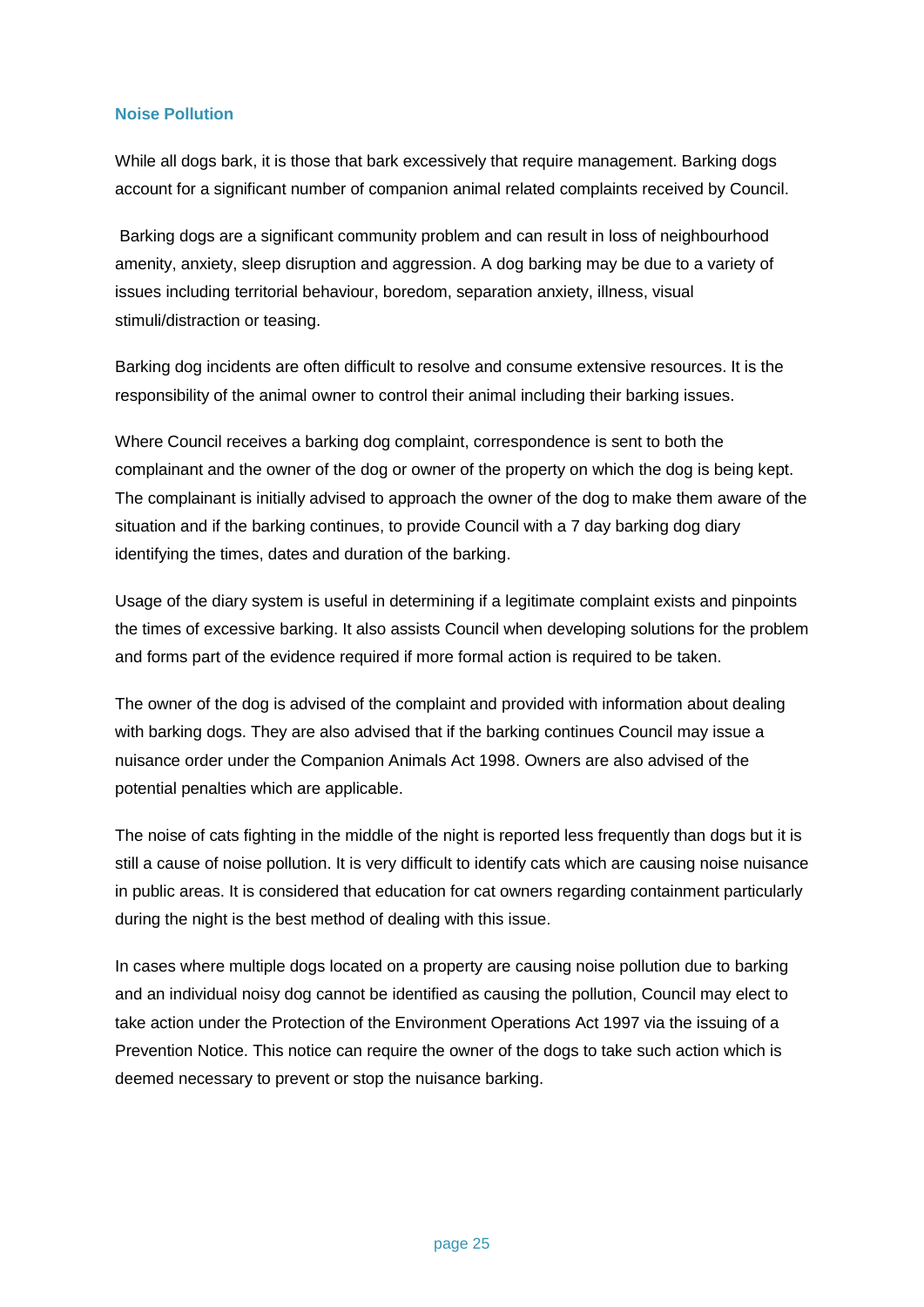Members of the public can elect to take action in relation to barking dogs independent of Council via the seeking of a noise abatement order under section 268 of the Protection of the Environment Operations Act 1997 from the local court. There are fees for applying for a noise abetment order. The register at the Local Court can be contacted to obtain information about the process for applying for a noise abatement order.

#### **Faecal Management**

Faeces from companion animals is a significant environmental and public health issue. The pollution of urban yards, footpaths, parks, and reserves by animal faeces can result in pollution of waterways by stormwater run-off along with odour issues.

If a dog defecates in a public place the Act requires the owner or other person over the age of 16 which is in charge of the dog at the time to immediately remove the dog's faeces and properly dispose of them into a rubbish receptacle suitable for that waste.

Failure to comply with this requirement can result in penalties or prosecution.

Council provides appropriate rubbish bins for animal faeces in various public spaces including the designated off-leash areas. The off-leash area located at Bill Robinson Park is also provided with a 'poo-bag' dispenser. There may be opportunities to provide further 'poo-bag' dispensers at other locations throughout the Shire including other designated off-leash areas.

### **Impact on Biodiversity**

It is vital that animal management strategies be implemented to assist with protection of native flora and fauna.

Domestic dogs and cats are responsible for a large number of wildlife deaths every year particularly if allowed to roam unrestricted. Cats in particular are very efficient hunters with research indicating that each free-roaming domestic cat kills on average 30 native animals per year.

The Act declares that the protection of native birds and animals is an objective of animal welfare policy in the State of NSW. Therefore owners of companion animals have an obligation to prevent their animals from adversely impacting on wildlife.

It is considered that education strategies aimed at promoting the benefits of de-sexing, animal containment and management techniques play the primary role in reducing the impacts on the local biodiversity.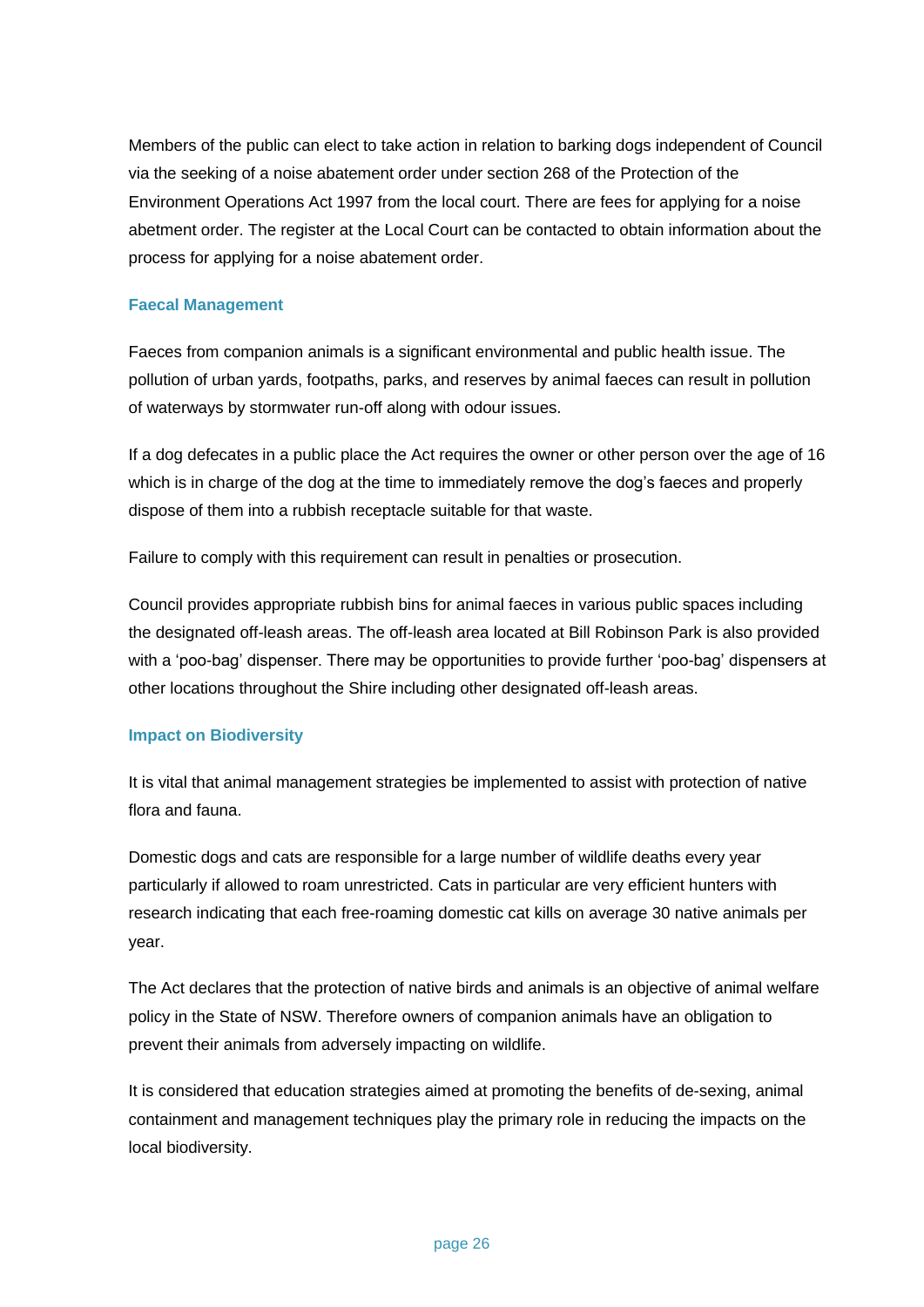### 2.13 Action Plans

In order to achieve the aims and objectives of this Companion Animal Plan, action plans have been developed and are included in appendix 1 to this document. Each action plan has been developed to include Councils statutory requirements under the Act, the standards set by this Plan and other Councils policies along with items listed in Councils Operation plan 2015-16 and Delivery Program 2013-17.

Each action is prioritised and includes related goals along with performance indicators which will be used in assessing if the action has been achieved.

### 2.14 Review

Essential to this Plan will be ongoing monitoring and review of key performance areas which are included in the action plans. This will ensure strategies and focus will remain relevant, sustainable and in-line with statutory obligations and community expectations. Statistics and data from both Councils records and the Companion Animal Register will provide the performance indicators necessary to assess and improve the plan as required.

This Companion Animal Management Plan will be reviewed every 3 years.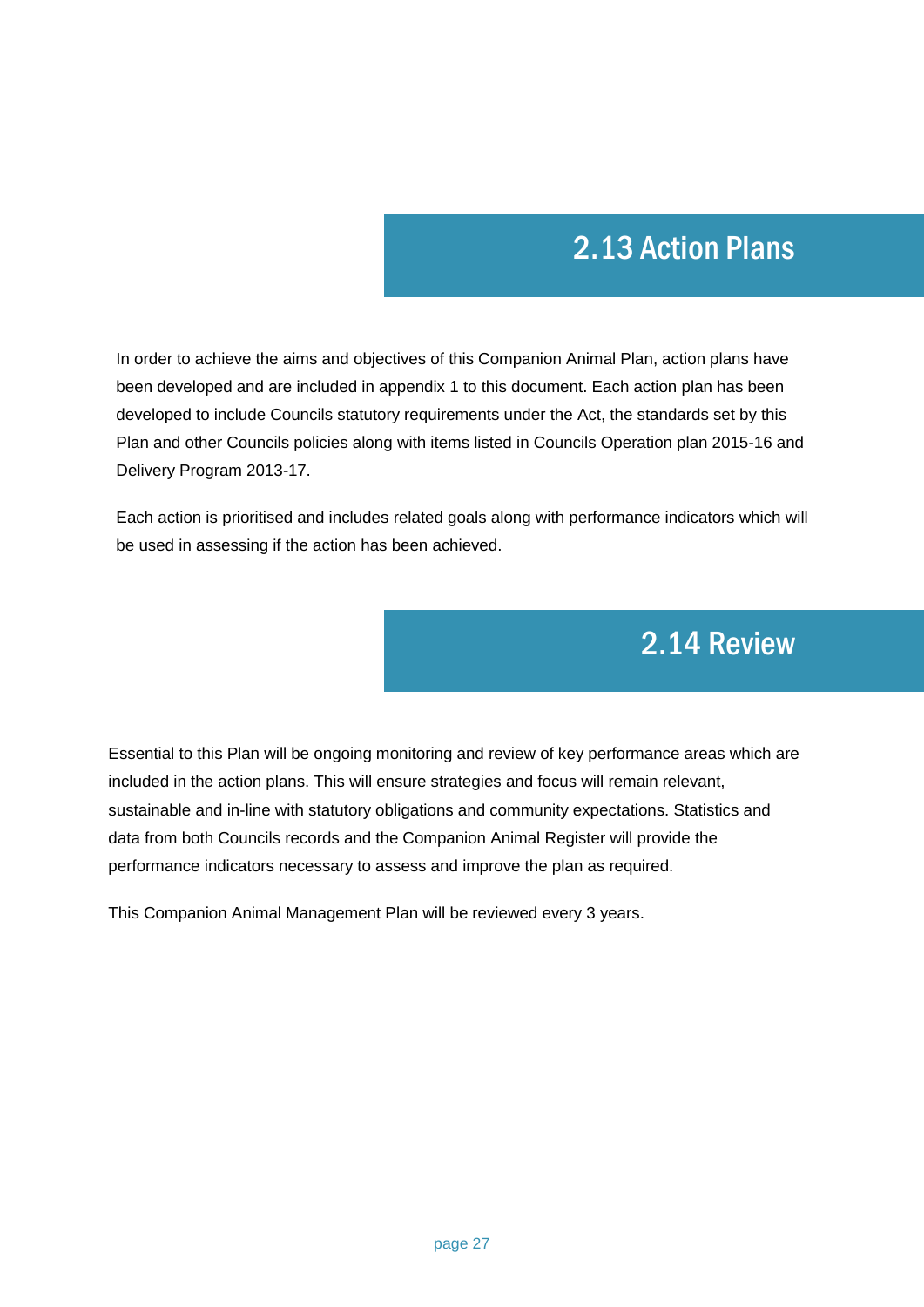# 3.0 Action Plans

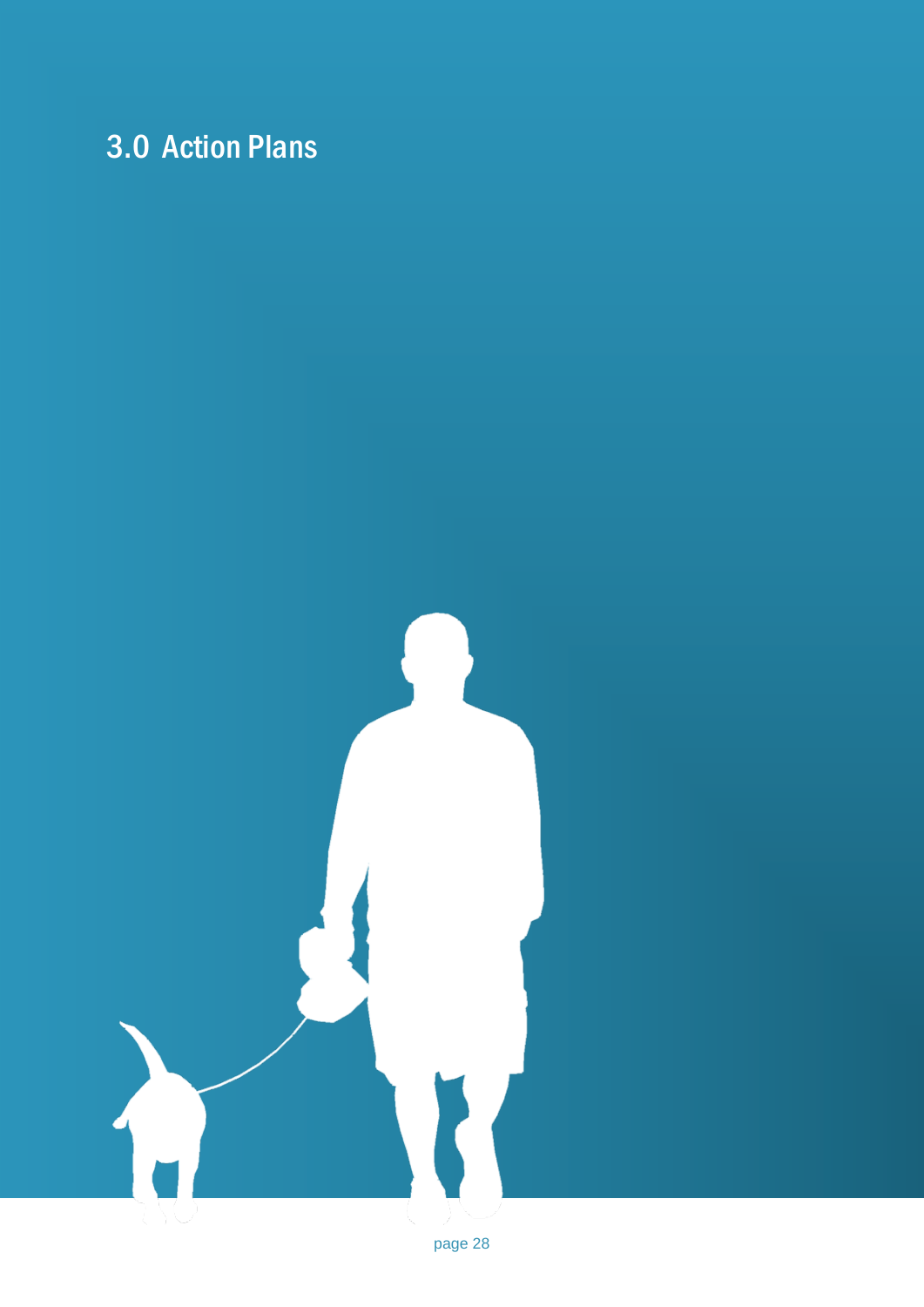#### **Action Plans**

The identification and registration of companion animals is important as it assists Council with animal control, enables the identification of lost pets and facilitates the return of animals to their owners, and is a source of funding for animal management services.

| ACTION PLAN 1 – IDENTIFICATION AND REGISTRATION OF DOGS AND CATS                                                                                   |          |                                                                                                                                                                                                                                                                                                                                                                                                                                                                                                                                                                                        |                                                                                                                                                                                                                                                                                  |  |
|----------------------------------------------------------------------------------------------------------------------------------------------------|----------|----------------------------------------------------------------------------------------------------------------------------------------------------------------------------------------------------------------------------------------------------------------------------------------------------------------------------------------------------------------------------------------------------------------------------------------------------------------------------------------------------------------------------------------------------------------------------------------|----------------------------------------------------------------------------------------------------------------------------------------------------------------------------------------------------------------------------------------------------------------------------------|--|
| <b>Action</b>                                                                                                                                      | Priority | <b>Related Goals</b>                                                                                                                                                                                                                                                                                                                                                                                                                                                                                                                                                                   | <b>Performance Indicators</b>                                                                                                                                                                                                                                                    |  |
| Record Companion Animal matters                                                                                                                    | Ongoing  | Maintain Companion Animals Registers and<br>enforcement Data;                                                                                                                                                                                                                                                                                                                                                                                                                                                                                                                          | Office of Local Government<br>report, quarterly and annually                                                                                                                                                                                                                     |  |
| To provide education materials<br>and events for the community to<br>promote and encourage the<br>permanent identification of<br>companion animals | High     | H2.6 of Delivery Program - Provide companion<br>$\bullet$<br>animal management services across the shire;<br>Encourage the permanent identification of all<br>$\bullet$<br>required companion animals;<br>Facilitate the prompt and safe return of animals<br>$\bullet$<br>to their owners;<br>Provide an effective and efficient service for<br>$\bullet$<br>people updating and/or registering details on the<br>NSW Companion Animal Register;<br>Reduce time period that animals are required to<br>$\bullet$<br>be kept in Council pound facility while owners<br>are identified. | Increase in the number of<br>$\bullet$<br><b>Companion Animals being</b><br>microchipped;<br>Increase in the number of<br>companion animals being<br>registered;<br>Develop printed promotional<br>material;<br>Hold an educational event at Bill<br>$\bullet$<br>Robinson Park. |  |
| Ensure that all animals released or<br>re-homed from the pound are<br>registered and microchipped.                                                 |          | Compliance with the requirements of the<br>$\bullet$<br>Companion Animals Act 1998;                                                                                                                                                                                                                                                                                                                                                                                                                                                                                                    | Council records reflect that all<br>$\bullet$<br>animals released or re-homed<br>from the pound are<br>microchipped and registered.                                                                                                                                              |  |

### **ACTION PLAN 1 – IDENTIFICATION AND REGISTRATION OF DOGS AND CATS**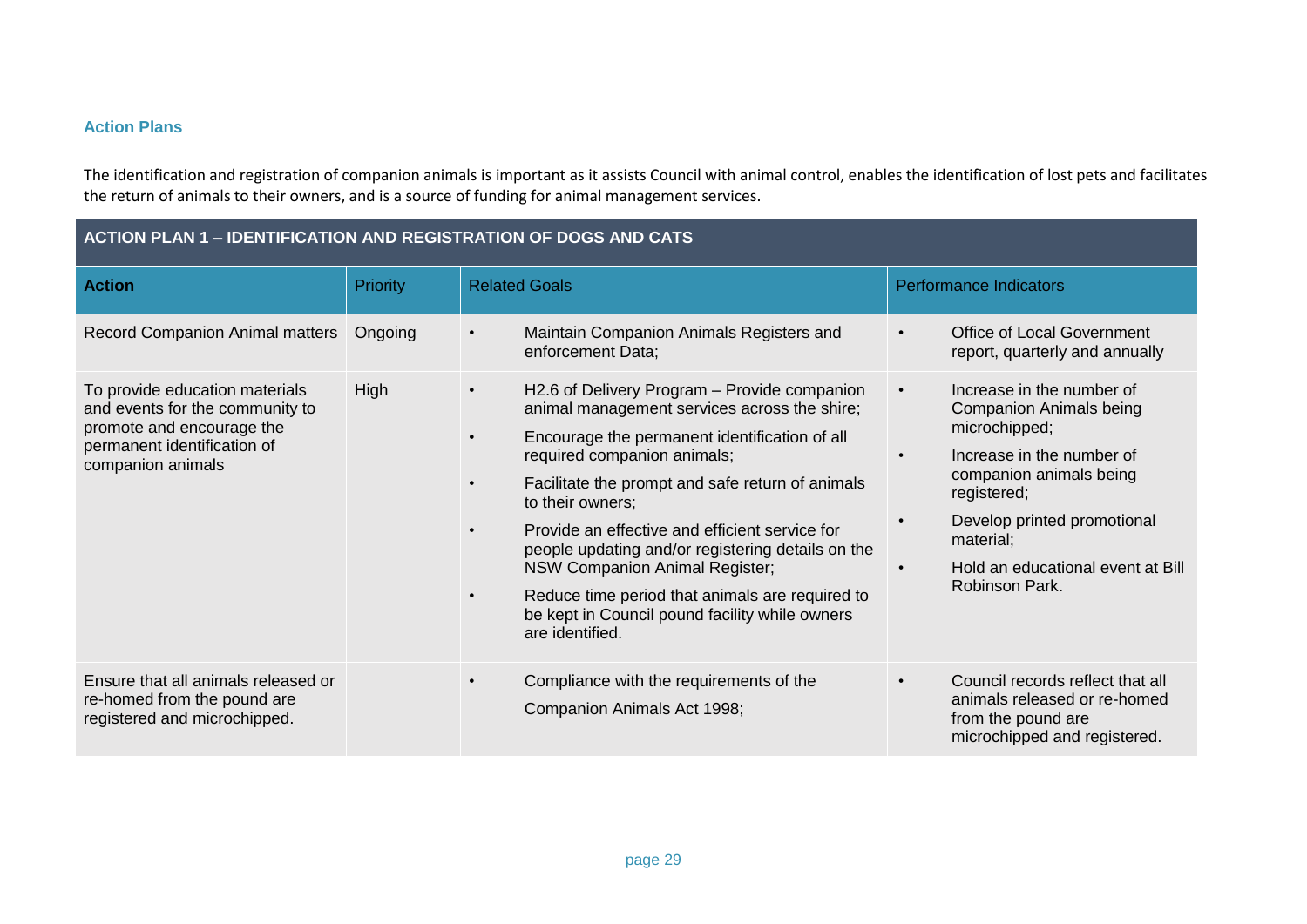#### **Action Plan 2 - Animal Welfare/ Responsible Pet Ownership**

- The Companion Animals Act provides that pet owners must ensure the welfare and safety of their pets.
- Public education is required to inform pet owners about standards of care and safety for their pets.
- It is important that Council educates and promotes the de-sexing of non-breeding pets to reduce the unwanted pet population.

| ACTION PLAN 2 - ANIMAL WELFARE / RESPONSIBLE PET OWNERSHIP                                                                                 |                 |                                                                                                                                                                                                                                            |                                                                                                                                                                                                                                      |
|--------------------------------------------------------------------------------------------------------------------------------------------|-----------------|--------------------------------------------------------------------------------------------------------------------------------------------------------------------------------------------------------------------------------------------|--------------------------------------------------------------------------------------------------------------------------------------------------------------------------------------------------------------------------------------|
| <b>Action</b>                                                                                                                              | <b>Priority</b> | <b>Related Goals</b>                                                                                                                                                                                                                       | <b>Performance Indicators</b>                                                                                                                                                                                                        |
| Design and implementation<br>of a publicity campaign to<br>provide pet owners with<br>information relating to<br>responsible pet ownership | High            | H2.6 of Delivery Program-<br>Provide companion animal<br>management services across<br>the shire;<br>H2.8 of Delivery Program -<br>Maintain community safety by<br>management of public nuisance<br>in line with community<br>expectations | Develop printed promotional material;<br>$\bullet$<br>Hold educational event at Bill Robinson Park<br>$\bullet$                                                                                                                      |
| Undertake regular ranger<br>patrols of Cowra and all<br>villages                                                                           | On-going        | Encourage permanent<br>$\bullet$<br>identification of all Companion<br>Animals;<br>Impound stray animals in a<br>$\bullet$<br>timely manner                                                                                                | Council records reflect a decrease in the number of<br>complaints regarding roaming animal<br>Increase the numbers of Companion Animals being<br>returned to their owners.<br>At least 2 patrols undertaken in the township of Cowra |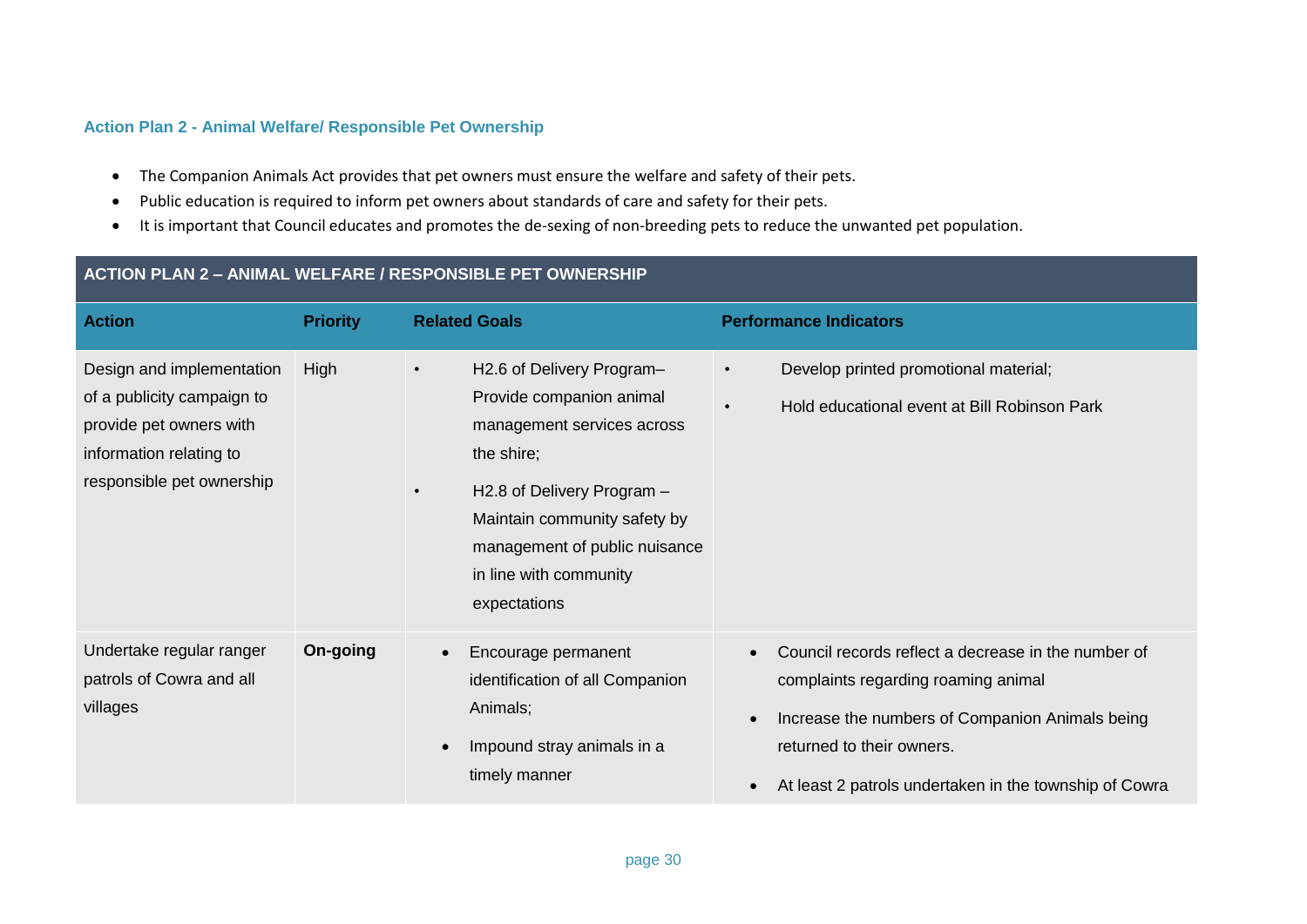| <b>Action</b>                                                                                              | <b>Priority</b> | <b>Related Goals</b>                                                                                                                                                                                                                                                                                                                                                                             | <b>Performance Indicators</b>                                                                                                                                                                                     |
|------------------------------------------------------------------------------------------------------------|-----------------|--------------------------------------------------------------------------------------------------------------------------------------------------------------------------------------------------------------------------------------------------------------------------------------------------------------------------------------------------------------------------------------------------|-------------------------------------------------------------------------------------------------------------------------------------------------------------------------------------------------------------------|
|                                                                                                            |                 |                                                                                                                                                                                                                                                                                                                                                                                                  | each week. At least 1 patrol undertaken in each Village<br>each month.                                                                                                                                            |
| Promote the importance of<br>training and regular<br>exercise to the owners of<br><b>Companion Animals</b> | On-going        | Encourage education regarding<br>$\bullet$<br>responsible pet ownership<br>Encourage owners of CA to<br>$\bullet$<br>provide mental and physical<br>challenges for their animals to<br>improve their welfare and to<br>reduce negative impacts on the<br>community<br>Increased animal health and<br>$\bullet$<br>wellbeing;<br>Reduced nuisance related<br>$\bullet$<br>complaints from barking | Council records reflect a decrease in the number of<br>$\bullet$<br>complaints about noise form dogs<br>Promotional material developed;<br>$\bullet$<br>Hold educational event at Bill Robinson Park<br>$\bullet$ |

### **ACTION PLAN 2 – ANIMAL WELFARE / RESPONSIBLE PET OWNERSHIP**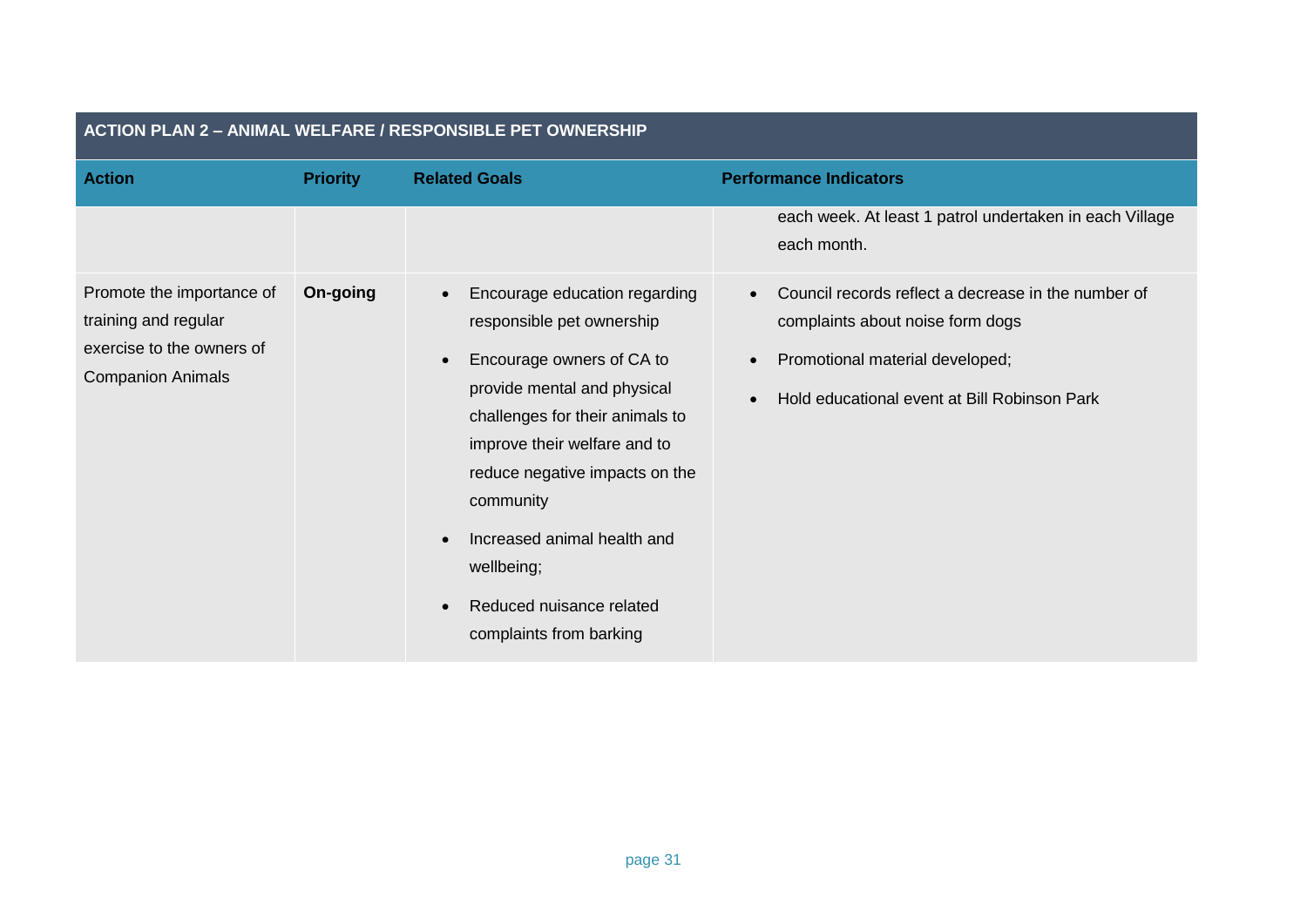### **Action Plan 3 - Public Safety**

- All dogs must be under effective control of a competent person by means of an adequate chain, cord or leash that is attached to the dog and that is being held by or secured to that person.
- Council has 2 designated off-leash dog exercise areas in Cowra.
- Dog owners must ensure that their properties are adequately fenced to confine their pets and that there is sufficient room and amenity for the welfare of their dogs.

| <b>ACTION PLAN 3 - PUBLIC SAFETY</b>                                       |                 |                                                                                                                                                                                                                                 |                                                                                                                                                                                |
|----------------------------------------------------------------------------|-----------------|---------------------------------------------------------------------------------------------------------------------------------------------------------------------------------------------------------------------------------|--------------------------------------------------------------------------------------------------------------------------------------------------------------------------------|
| <b>Action</b>                                                              | <b>Priority</b> | <b>Related Goals</b>                                                                                                                                                                                                            | <b>Performance Indicators</b>                                                                                                                                                  |
| Promote the location and<br>proper use of the off- leash<br>areas in Cowra | High            | H2.6 of the Delivery Plan – Provide companion<br>animal management services across the shire<br>H2.8 of the Delivery Plan– Maintain community<br>safety by management of public nuisance in<br>line with community expectations | Decrease in the number of complaints regarding<br>roaming animals;<br>Decrease in the number of dogs not under<br>effective control outside the designated off-leash<br>areas. |
| Conduct a review of the<br>current leash-free areas                        | High            | H2.6 of the Delivery Plan – Provide companion<br>animal management services across the shire;<br>Ensure that off-leash areas provided in the<br>shire are safe and meeting the expectations of                                  | Conduct review<br>$\bullet$<br>Provide report to Council on the findings of the<br>review.<br>Implement changes approved by Council as                                         |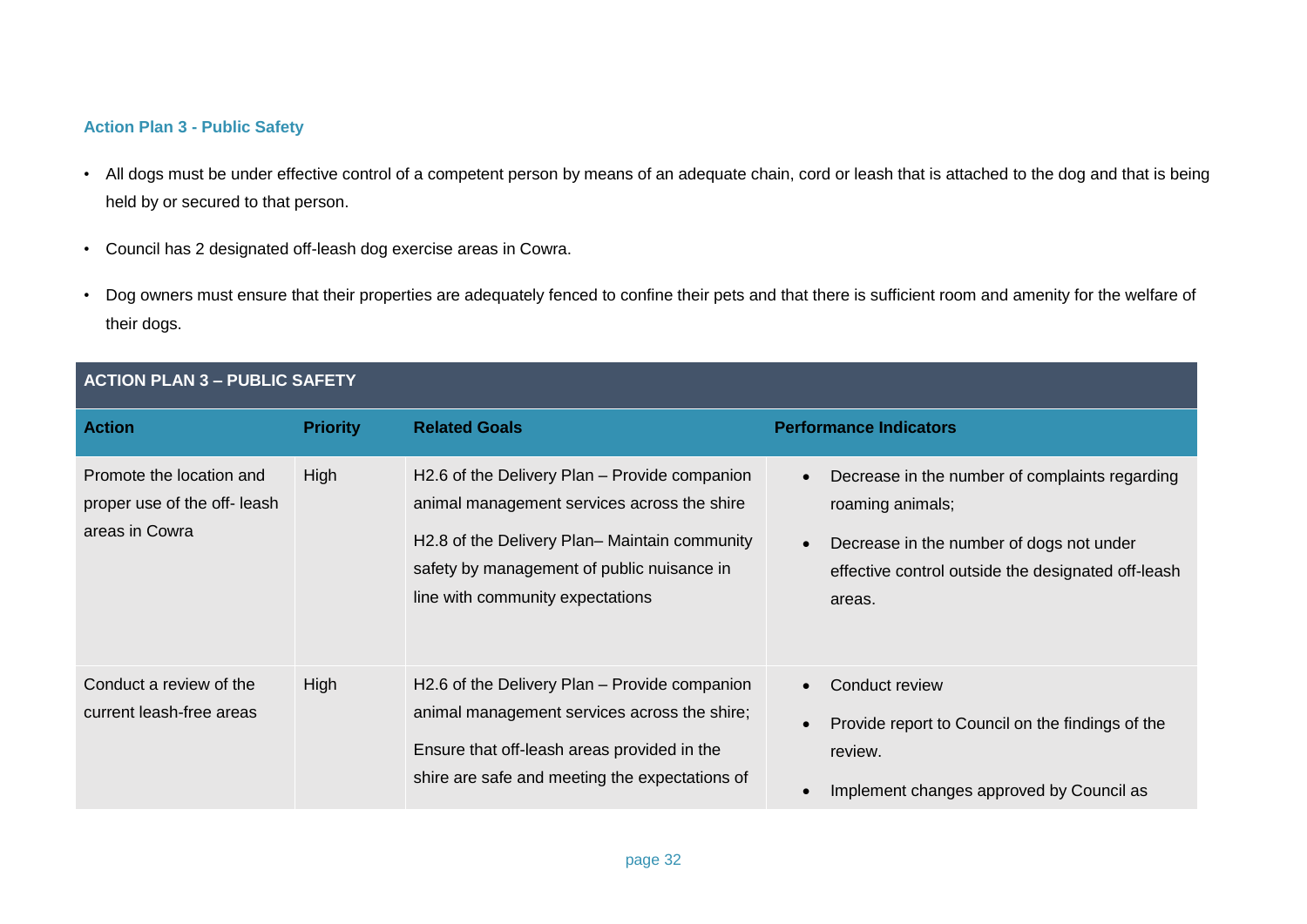| <b>ACTION PLAN 3 - PUBLIC SAFETY</b>                                                         |                 |                                                                                                                                                                                                                                                                                                                                                                                                                                                                                                                                                                 |                                                                                                                                                                                                                                     |
|----------------------------------------------------------------------------------------------|-----------------|-----------------------------------------------------------------------------------------------------------------------------------------------------------------------------------------------------------------------------------------------------------------------------------------------------------------------------------------------------------------------------------------------------------------------------------------------------------------------------------------------------------------------------------------------------------------|-------------------------------------------------------------------------------------------------------------------------------------------------------------------------------------------------------------------------------------|
| <b>Action</b>                                                                                | <b>Priority</b> | <b>Related Goals</b>                                                                                                                                                                                                                                                                                                                                                                                                                                                                                                                                            | <b>Performance Indicators</b>                                                                                                                                                                                                       |
|                                                                                              |                 | the community.                                                                                                                                                                                                                                                                                                                                                                                                                                                                                                                                                  | necessary<br>Promote any changes to the community                                                                                                                                                                                   |
| To improve the<br>communities awareness of<br>animal safety and bite<br>avoidance techniques | High            | • H2.6 of the Delivery Plan - Provide<br>companion animal management services<br>across the shire<br>• H2.8 of the Delivery Plan-Maintain<br>community safety by management of public<br>nuisance in line with community<br>expectations<br>• To promote the awareness of dog training<br>and keeping dogs under effective control at<br>all times.<br>• To encourage further education regarding<br>responsible pet ownership in Cowra.<br>Promote the State Governments education<br>programs targeting responsible pet<br>ownership and safe pet interaction | Decrease in the number of dog attacks reported.<br>Decrease in number of complaints regarding<br>roaming animals.<br>Provide educational material to local schools and<br>$\bullet$<br>the wider community on safe pet interaction. |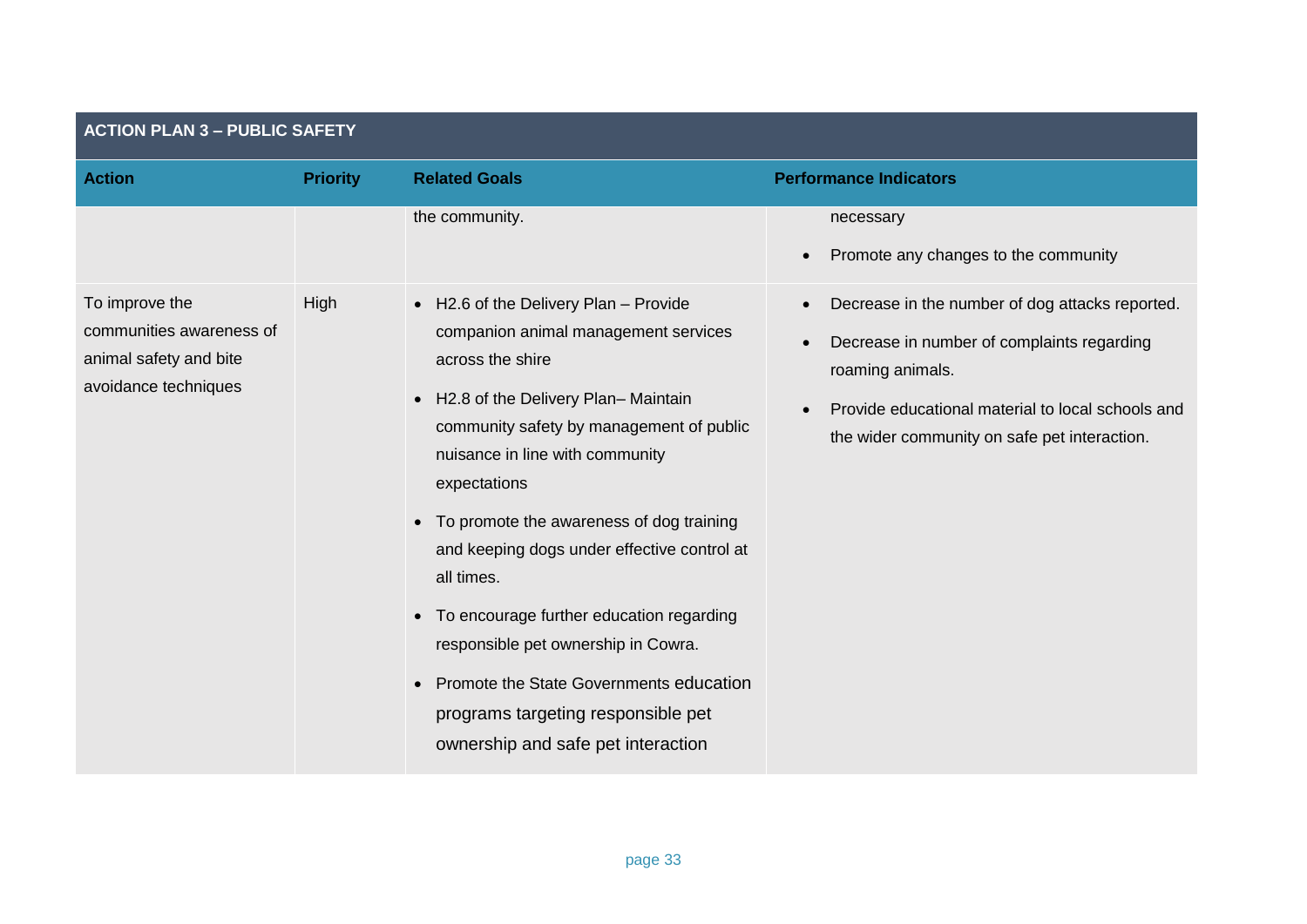| <b>ACTION PLAN 3 - PUBLIC SAFETY</b>                                                                                                                |                 |                                                                                                                                                                                                                         |                                                                                                                                                                                                                                                                                                                                                                                               |
|-----------------------------------------------------------------------------------------------------------------------------------------------------|-----------------|-------------------------------------------------------------------------------------------------------------------------------------------------------------------------------------------------------------------------|-----------------------------------------------------------------------------------------------------------------------------------------------------------------------------------------------------------------------------------------------------------------------------------------------------------------------------------------------------------------------------------------------|
| <b>Action</b>                                                                                                                                       | <b>Priority</b> | <b>Related Goals</b>                                                                                                                                                                                                    | <b>Performance Indicators</b>                                                                                                                                                                                                                                                                                                                                                                 |
| Ensure all declared<br>dangerous, menacing and<br>restricted dogs are<br>compliant with the<br>requirements of the<br><b>Companion Animals Act.</b> | High            | • H2.8 of the Delivery Plan-Maintain<br>community safety by management of public<br>nuisance in line with community<br>expectations<br>• Compliance with the Companion Animals<br>Act 1998;<br>• Increase public safety | Compliance with dangerous, menacing and<br>restricted dog control requirements<br>Regularly review the Companion Animals<br>Register to identify any dangerous, menacing or<br>restricted dogs which relocate to the shire.<br>Maintain a record of all active dangerous,<br>menacing and restricted dogs within the shire<br>and the compliance of the control requirements<br>for each dog. |

### page 34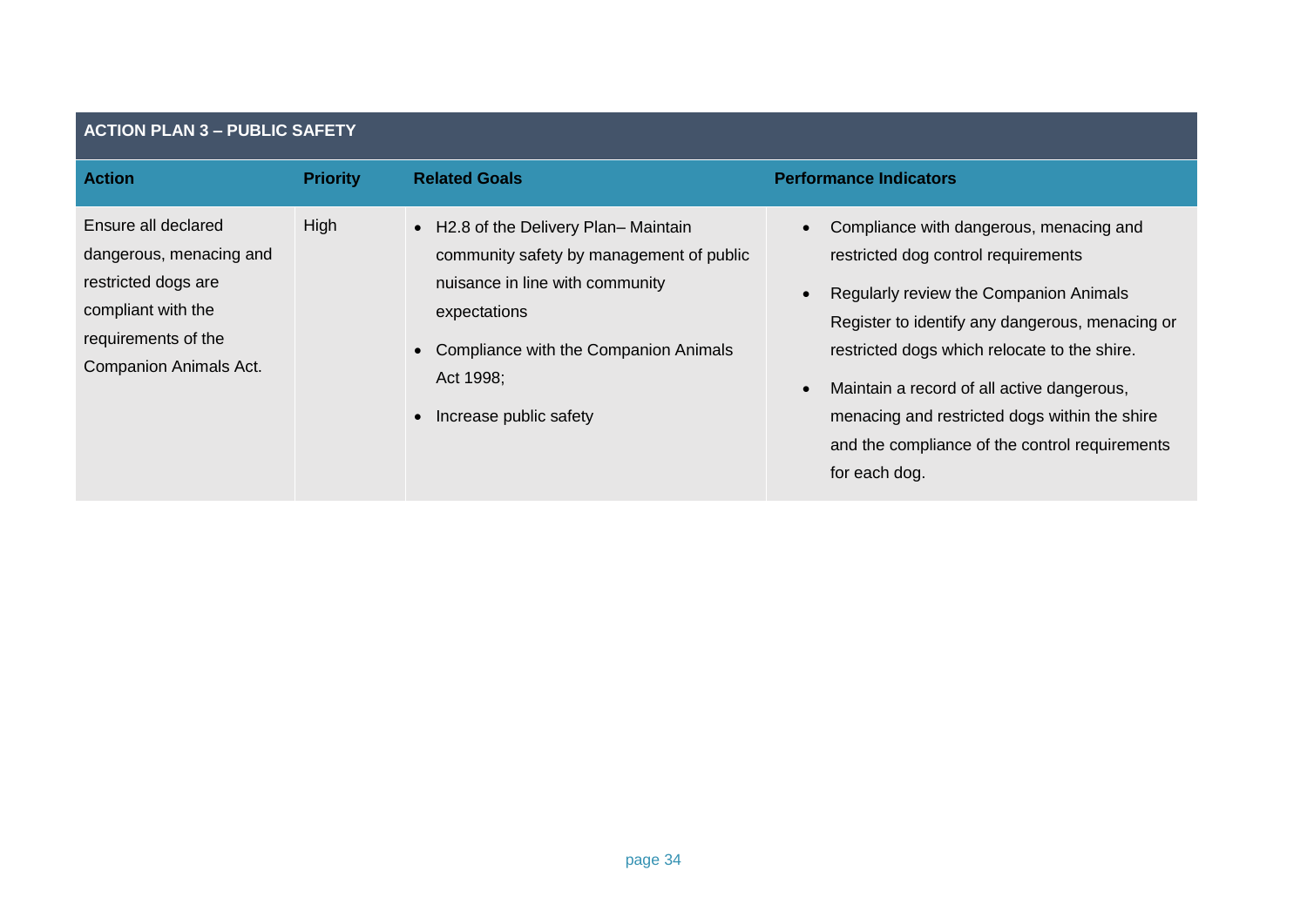### **Action Plan 4 - Enforcement and Education**

- Councils Ranger Service enforce the provision of the Companion Animals Act.
- Educating pet owners is the key to successful implementation of the Act. Educating no-pet owners is also an important consideration.

| <b>ACTION PLAN 4 -ENFORCEMENT AND EDUCATION</b>                                                                            |                 |                                                                                                                                                                                                                                                                                                                                                                                                                                                                                                                    |                                                                                                                              |  |
|----------------------------------------------------------------------------------------------------------------------------|-----------------|--------------------------------------------------------------------------------------------------------------------------------------------------------------------------------------------------------------------------------------------------------------------------------------------------------------------------------------------------------------------------------------------------------------------------------------------------------------------------------------------------------------------|------------------------------------------------------------------------------------------------------------------------------|--|
| <b>Action</b>                                                                                                              | <b>Priority</b> | <b>Related Goals</b>                                                                                                                                                                                                                                                                                                                                                                                                                                                                                               | <b>Performance Indicators</b>                                                                                                |  |
| Develop and implement an<br>educational programme to<br>promote responsible pet<br>ownership throughout the<br>Cowra Shire | High            | • H2.6 - Provide companion animal<br>management services across the<br>shire<br>H2.8 - Maintain community safety by<br>management of public nuisance in<br>line with community expectations<br>• To encourage the training and<br>education of CA to facilitate their<br>integration into the community.<br>• To encourage further education<br>regarding responsible pet ownership<br>in the Cowra Shire<br>• To promote changes in the<br>behaviour of CA owners through<br>education on the responsibilities of | Draft the educational programme.<br>Implement the educational programme.<br>Number of complaints and infringements decrease. |  |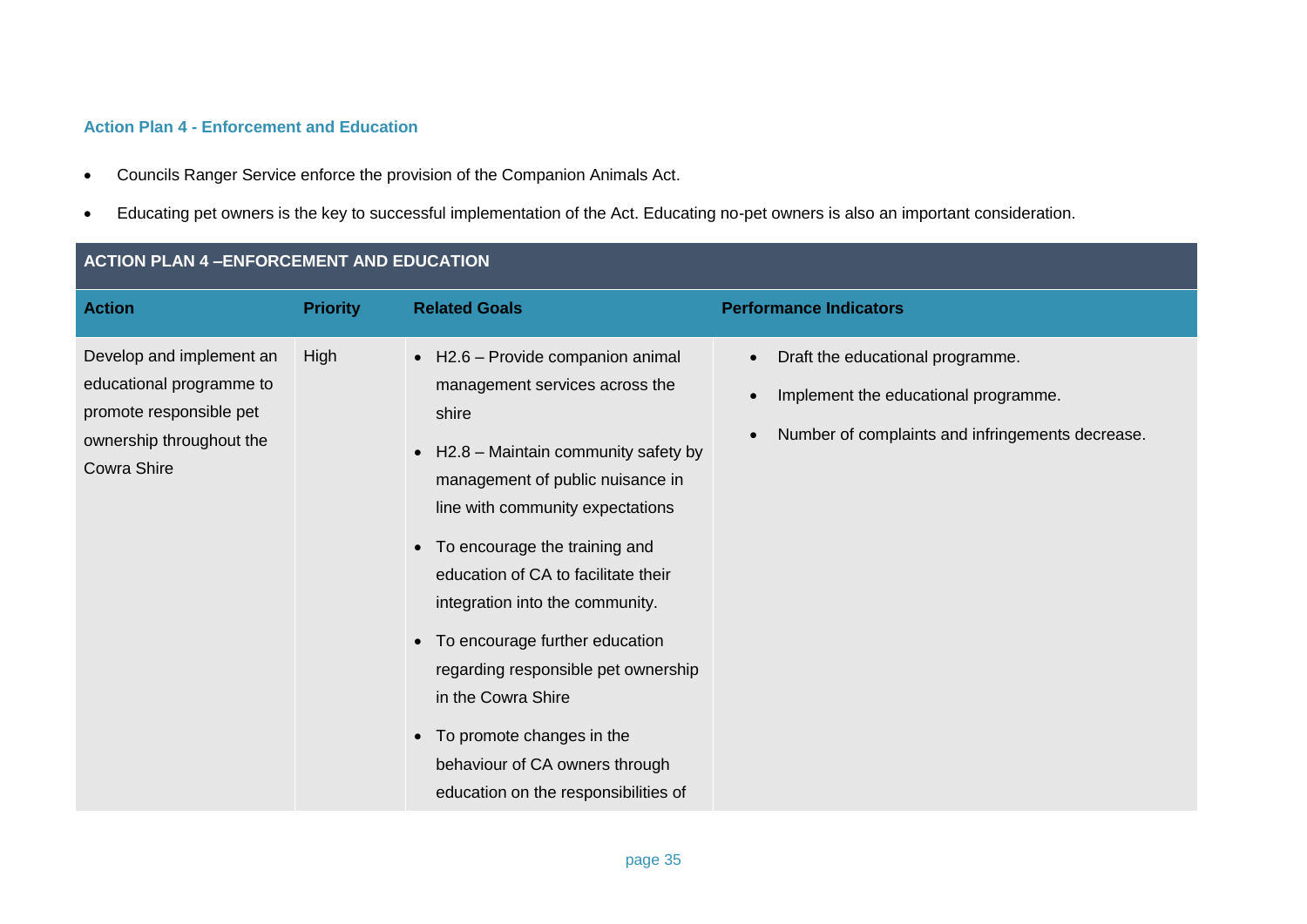| <b>ACTION PLAN 4 -ENFORCEMENT AND EDUCATION</b>                                                                                         |                 |                                                                                                                                                                                                                                                                                                                                                                                                                                              |                                                                                                                                                             |  |
|-----------------------------------------------------------------------------------------------------------------------------------------|-----------------|----------------------------------------------------------------------------------------------------------------------------------------------------------------------------------------------------------------------------------------------------------------------------------------------------------------------------------------------------------------------------------------------------------------------------------------------|-------------------------------------------------------------------------------------------------------------------------------------------------------------|--|
| <b>Action</b>                                                                                                                           | <b>Priority</b> | <b>Related Goals</b>                                                                                                                                                                                                                                                                                                                                                                                                                         | <b>Performance Indicators</b>                                                                                                                               |  |
|                                                                                                                                         |                 | being a CA owner.                                                                                                                                                                                                                                                                                                                                                                                                                            |                                                                                                                                                             |  |
| To continue to enforce the<br>requirements of the<br><b>Companion Animals Act</b><br>1998 and the Companion<br>Animals Regulations 2008 | High            | • H2.6 - Provide companion animal<br>management services across the<br>shire<br>H2.8 - Maintain community safety by<br>$\bullet$<br>management of public nuisance in<br>line with community expectations<br>Provide education and awareness to<br>$\bullet$<br>Companion Animal owners.<br>Review enforcement procedures as<br>$\bullet$<br>required<br>Provide a visible presence within the<br>community to encourage better<br>compliance | Decrease in the number of complaints received.<br>Undertake regular patrols in accordance with set<br>standards.<br>Record numbers and types of PINS issued |  |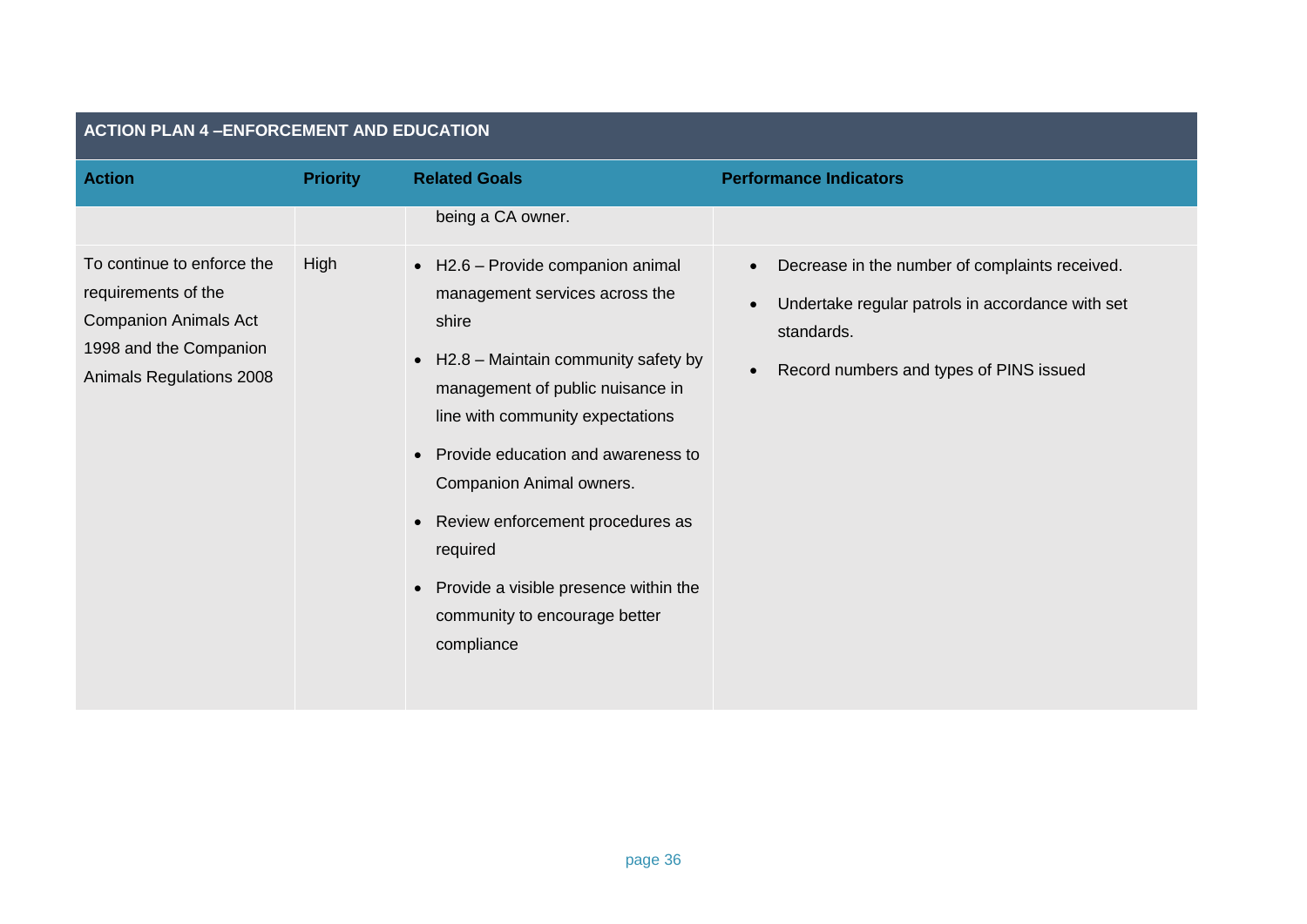### **Action Plan 5 – Provision of Facilities**

Council is required to make provisions for the operation of a Pound for the receipt of stay, impounded, surrendered and lost animals.

| <b>ACTION PLAN 5-PROVISION OF FACILITIES</b>                                                                               |                 |                                                                                                                                                                                       |                                                                                                                                                                                                                                                                                                                                                                                                |
|----------------------------------------------------------------------------------------------------------------------------|-----------------|---------------------------------------------------------------------------------------------------------------------------------------------------------------------------------------|------------------------------------------------------------------------------------------------------------------------------------------------------------------------------------------------------------------------------------------------------------------------------------------------------------------------------------------------------------------------------------------------|
| <b>Action</b>                                                                                                              | <b>Priority</b> | <b>Related Goals</b>                                                                                                                                                                  | <b>Performance Indicators</b>                                                                                                                                                                                                                                                                                                                                                                  |
| Provide a well managed<br>and maintained pound for<br>the receipt of stray,<br>impounded, surrendered<br>and lost animals. | On-going        | Conduct a review of Council's<br>current facilities and its<br>management<br>Maintain the Pound in<br>$\bullet$<br>accordance with relevant<br>government requirements at the<br>time | Design alterations and additions to the current pound<br>facility to cater for growing needs<br>Continue to work with the RSPCA in relation to on-going<br>$\bullet$<br>compliance with the current NSW Animal welfare Code<br>of Practice No. 5 Dogs and Cats in Animals Boarding<br><b>Establishments</b><br>Review any future standards and implement any<br>$\bullet$<br>required changes. |
| <b>Ensure that Council staff</b><br>are appropriately trained                                                              | On-going        | Provide access to training for<br>Council staff on operations of<br>the Pound<br>Provide access to training for<br>$\bullet$<br>animal handling and behaviour<br>assessment           | Rangers to attend regular training                                                                                                                                                                                                                                                                                                                                                             |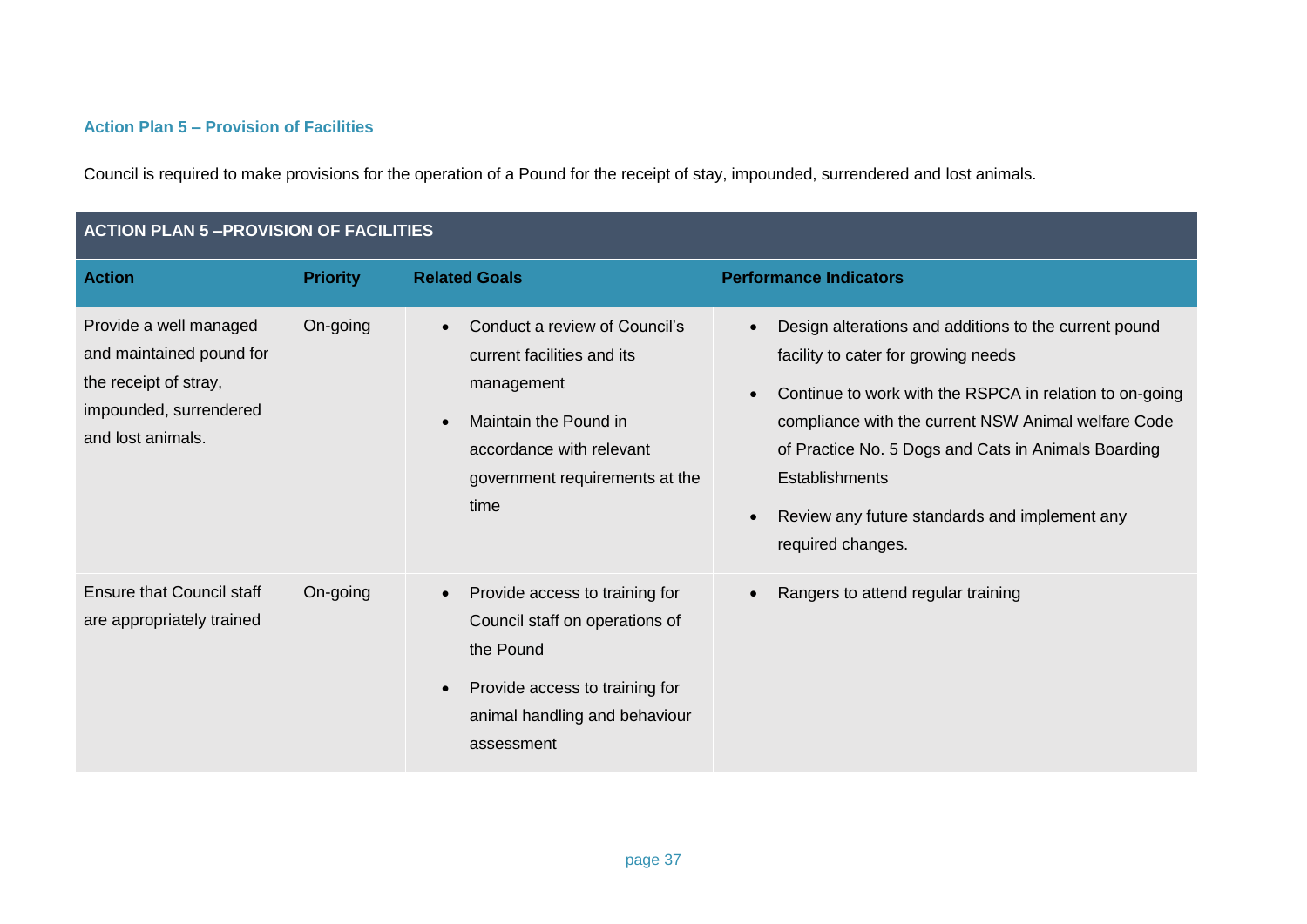### **Action Plan 5 - Monitoring and review**

- It is important that after the Companion Animal Management Plan is adopted by Council, regular reviews take place to consider any new issues and changes to priorities
- This Plan should be reviewed every 3 years.

| <b>ACTION PLAN 6-MONITORING AND REVIEW</b>                         |                 |                                                                                                                                                                                                                                                                                                                                                                     |                                                                           |
|--------------------------------------------------------------------|-----------------|---------------------------------------------------------------------------------------------------------------------------------------------------------------------------------------------------------------------------------------------------------------------------------------------------------------------------------------------------------------------|---------------------------------------------------------------------------|
| <b>Action</b>                                                      | <b>Priority</b> | <b>Related Goals</b>                                                                                                                                                                                                                                                                                                                                                | <b>Performance Indicators</b>                                             |
| To review the Companion<br>Animal Management Plan<br>every 3 years | High            | $\bullet$ H2.6 – Provide companion animal<br>management services across the<br>shire<br>$\bullet$ H2.8 – Maintain community safety by<br>management of public nuisance in<br>line with community expectations<br>Ensure that Council's Companion<br>Animals Management Plan is<br>updated with changes in legislation,<br>priorities and community<br>expectations. | Conduct a review of the Plan every 3 years and make<br>necessary changes. |